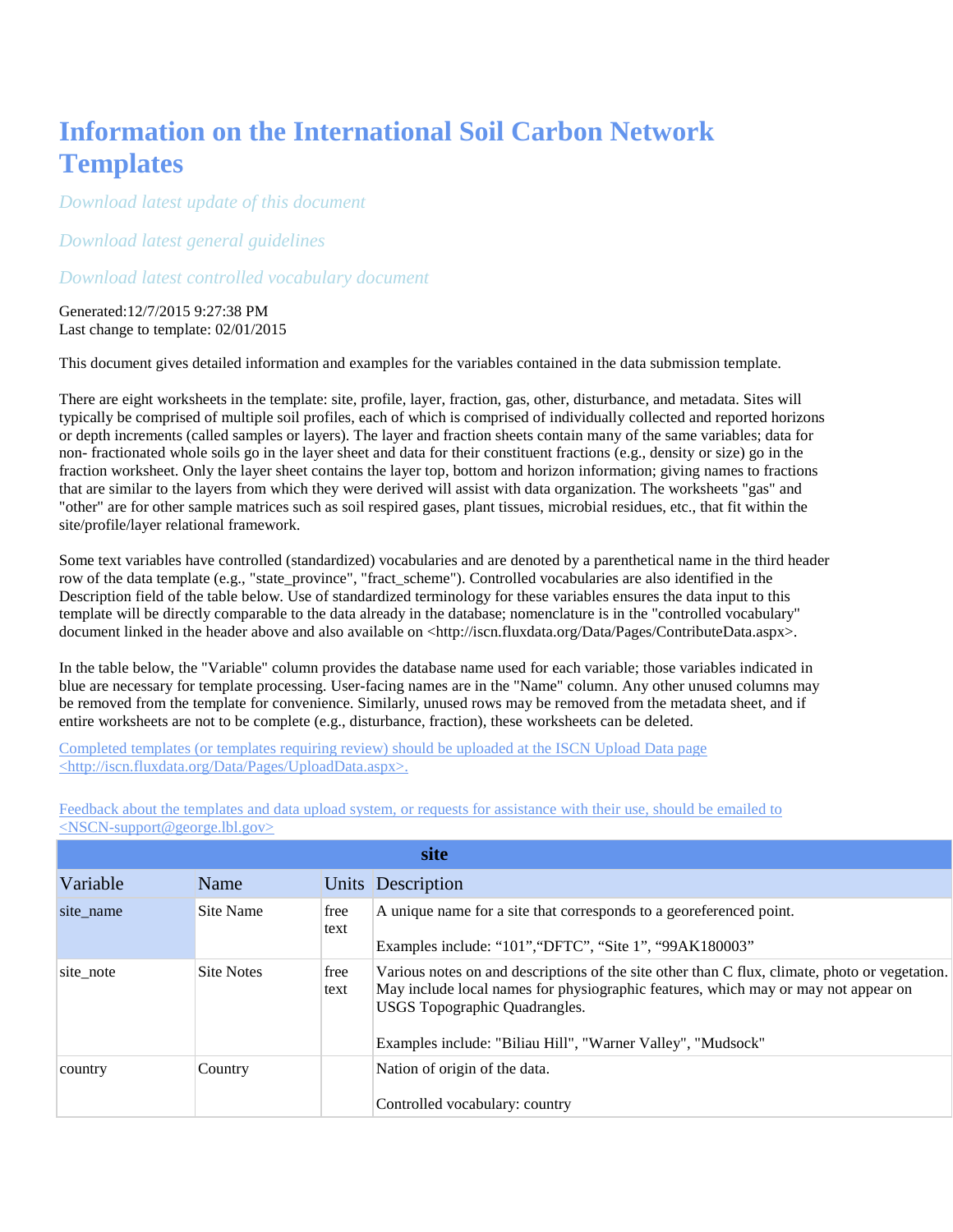| province            | Province                                                       | free<br>text | A politically defined sub-region of a country, for any country that does not describe these<br>sub-divisions as "states".                                                                                                                                                                                                                                                                              |  |
|---------------------|----------------------------------------------------------------|--------------|--------------------------------------------------------------------------------------------------------------------------------------------------------------------------------------------------------------------------------------------------------------------------------------------------------------------------------------------------------------------------------------------------------|--|
| state               | <b>State</b>                                                   |              | State or territory. At output, may also include province for any contry that does not describe<br>political subdivision as "states".                                                                                                                                                                                                                                                                   |  |
|                     |                                                                |              | Controlled vocabulary: state_province                                                                                                                                                                                                                                                                                                                                                                  |  |
| county              | County                                                         | free<br>text | For data collected in the U.S., the county of origin within a U.S. State.                                                                                                                                                                                                                                                                                                                              |  |
| lat                 | Latitude                                                       | dec.<br>deg  | The latitudinal coordinate, in decimal degrees, to the appropriate level of spatial accuracy<br>(up to five decimal degrees; WGS84 Latitude/Longitude datum preferred).<br>Examples include: "64.67083"                                                                                                                                                                                                |  |
| long                | Longitude                                                      | dec.<br>deg  | The longitudinal coordinate, in decimal degrees, to the appropriate level of spatial accuracy<br>(up to five decimal degrees; WGS84 Latitude/Longitude datum preferred).<br>Examples include: "-148.32683"                                                                                                                                                                                             |  |
| datum               | Latitude/Longitude<br>Datum                                    |              | Latitude/Longitude datum against which Latitude and Longitude are reported. If left blank,<br>WGS84 will be assumed.<br>Controlled vocabulary: datum                                                                                                                                                                                                                                                   |  |
| location_acc        | Location Accuracy m                                            |              | Estimated accuracy of the location of the site. Site origin has a 95% or greater probability<br>of being within this many meters of the reported location.                                                                                                                                                                                                                                             |  |
| elevation           | Elevation                                                      | m            | Examples include: "100", "2"<br>The elevation at the site as determined by topo map, GPS, altimeter, etc. Contributed value<br>is assumed accurate within several meters regardless of method used.                                                                                                                                                                                                    |  |
| vegclass_nat        | <b>US</b> National<br>Vegetation<br>Classification<br>Standard | free<br>text | The type of vegetation at the site, described according to the Federal Geographic Data<br>Committee's classification scheme (http://www.fgdc.gov/standards/projects/FGDC-<br>standards-projects/vegetation/NVCS_V2_FINAL_2008-02.pdf). Classify the site according<br>to the four uppermost descriptive levels (Class, Subclass, Formation, Division).<br>Examples include: "1.C.2", "3.A.1", "4.C.1", |  |
| vegclass            | Vegetation<br>Classification<br>Code                           | free<br>text | The type of vegetation at the site, described according to a TBD international classification<br>scheme.                                                                                                                                                                                                                                                                                               |  |
| vegclass_local      | <b>Local Vegetation</b><br>Classification<br>Code              | free<br>text | The type of vegetation at the site, described according to the classification scheme<br>commonly used at the site. Indicate the scheme in the Local Vegetation Classification<br>Type. Leave blank if unknown or no local classification applies.                                                                                                                                                      |  |
|                     |                                                                |              | Examples include: For Alaska, level IV or V is preferred, but when this is not possible, use<br>Level II or III. Examples include "1.C.2", "3.A.1", "4.C.1".                                                                                                                                                                                                                                           |  |
| vegclass_local_type | <b>Local Vegetation</b><br>Classification<br>Type              | free<br>text | Indicate the local classification scheme used at this site.<br>Examples include: For Alaska, The Alaska vegetation classification<br>http://www.treesearch.fs.fed.us/pubs/6941                                                                                                                                                                                                                         |  |
| veg_note            | Additional<br><b>Vegetation Data</b><br><b>Notes</b>           | free<br>text | Provide references or links here if additional site-level vegetation data are available (e.g.<br>species composition, basal area, aboveground biomass).<br>Examples include: "DBH and tree heights available for this site. See Bonanza Creek LTER                                                                                                                                                     |  |
|                     |                                                                |              | online database (http://www.lter.uaf.edu/site_search.cfm)."                                                                                                                                                                                                                                                                                                                                            |  |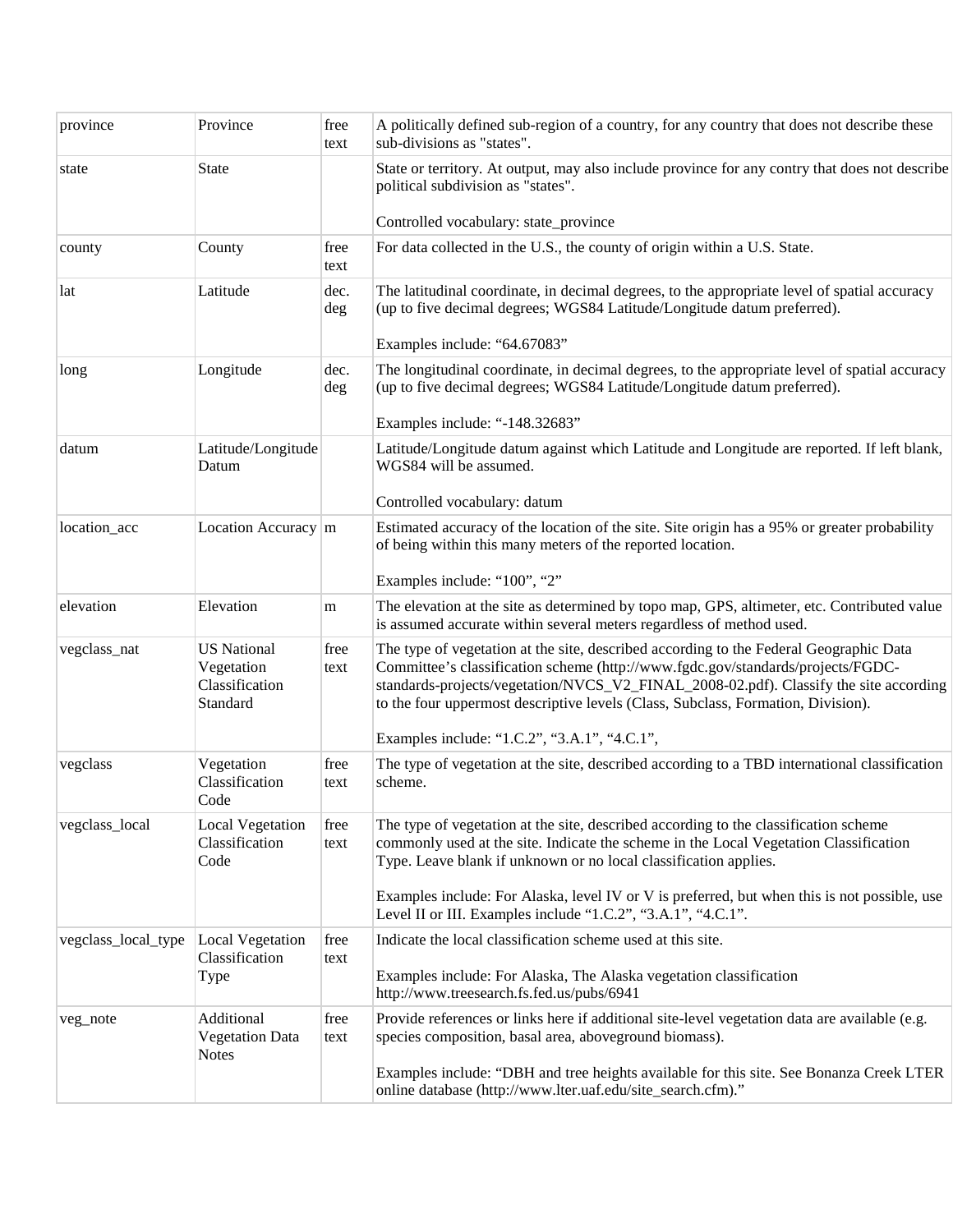| landscape           | Landscape                |              | The type of Landscape on which the site occurs, according to USDA-NRCS-NSSC Field<br>Book for Describing and Sampling Soils (Staff 2002; p. 3-11) This information can be<br>arranged in hierarchy above Landform and 2D Position to describe the geographic setting<br>of the site.                                                                                                            |
|---------------------|--------------------------|--------------|-------------------------------------------------------------------------------------------------------------------------------------------------------------------------------------------------------------------------------------------------------------------------------------------------------------------------------------------------------------------------------------------------|
|                     |                          |              | Examples include: "alluvial plain", "river valley", "mountain range", "shore complex"                                                                                                                                                                                                                                                                                                           |
|                     |                          |              | Controlled vocabulary: landscape                                                                                                                                                                                                                                                                                                                                                                |
| landform            | Landform                 |              | The type of Landform on which the site is located. See USDA-NRCS-NSSC Field Book for<br>Describing and Sampling Soils (Staff 2002; pp. 3-12 through 3-16). This information can<br>be nested between Landscape and 2D Position to describe the setting of the site.<br>Examples include: "alluvial fan", "beach", "escarpment", "flood plain", "hill", "mountain",                              |
|                     |                          |              | "plain", "sea cliff", "terrace", "tidal flat"                                                                                                                                                                                                                                                                                                                                                   |
|                     |                          |              | Controlled vocabulary: landform                                                                                                                                                                                                                                                                                                                                                                 |
| 2d_position         | 2D Position              |              | 2-dimensional position of the site on the Landform on which it is located. See USDA-<br>NRCS-NSSC Field Book for Describing and Sampling Soils (Staff 2002; pp. 3-38 through<br>3-41). This information supplements Landscape and Landform to describe the geographic<br>setting of the site.                                                                                                   |
|                     |                          |              | Examples include: "summit", "shoulder", "backslope", "toeslope", "base slope", "riser",<br>"mountainflank", "dip"                                                                                                                                                                                                                                                                               |
|                     |                          |              | Controlled vocabulary: 2d_position                                                                                                                                                                                                                                                                                                                                                              |
| landform_note       | <b>Landform Notes</b>    | free<br>text | Additional notes about the Landform (e.g. microtopography) in this site.                                                                                                                                                                                                                                                                                                                        |
| parent              | <b>Parent Material</b>   | free<br>text | The geologic or organic precursors to the soil at the site.<br>Examples include: "loess", "glacial till", "dolomite residuum"                                                                                                                                                                                                                                                                   |
| aspect_deg          | Site Aspect              | degree       | The numerical observation of aspect at the site. The compass bearing (corrected for                                                                                                                                                                                                                                                                                                             |
|                     |                          |              | declination) that a slope faces, looking downslope. If the site has no slope leave blank.                                                                                                                                                                                                                                                                                                       |
|                     |                          |              | Examples include: A numerical value between 0 and 360, or "no slope"                                                                                                                                                                                                                                                                                                                            |
| aspect_cl           | <b>Site Aspect Class</b> |              | The cardinal direction that the slope faces at a site. Use this field if only if you do not<br>provide the azimuth of the Site Aspect in compass degrees.                                                                                                                                                                                                                                       |
|                     |                          |              | Controlled vocabulary: direction                                                                                                                                                                                                                                                                                                                                                                |
| slope               | Slope                    |              | percent The angle of the ground surface through the site and in the direction that overland water<br>would flow. Make observations facing downslope to avoid errors associated with some<br>brands of clinometers. If the site has no slope leave blank.                                                                                                                                        |
| stand_age           | Maximum Stand<br>Age     | years        | The maximum stand age at the site in years.                                                                                                                                                                                                                                                                                                                                                     |
| stand_maturity      | <b>Stand Maturity</b>    |              | If the site is forested, how mature was the stand at the time of sampling? The class may be<br>determined by tree cores if available. If stand age is known, then 0-4 years: "young,<br>regenerative", 4-79 years: "even-aged, aggrading, and 80+ years: "mature even-age" or<br>"mature, uneven-age". Choose "not applicable" for grassland or agricultural areas. If<br>unknown, leave blank. |
|                     |                          |              | Controlled vocabulary: stand_age                                                                                                                                                                                                                                                                                                                                                                |
| successional status | Successional             | free         | Description of the assumed successional status at the site. This description is of necessity                                                                                                                                                                                                                                                                                                    |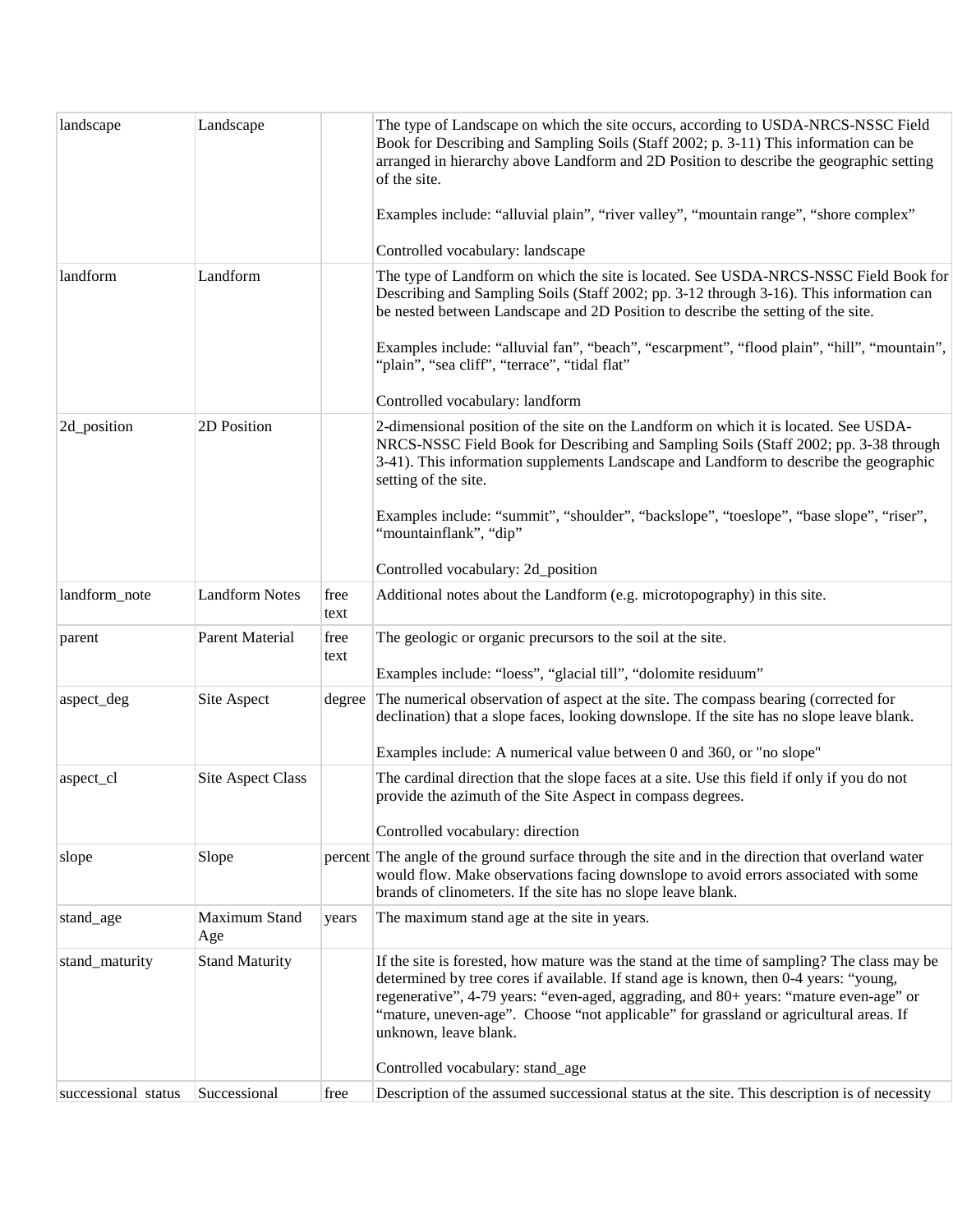|                                             | <b>Status</b>                        | text              | highly subjective.                                                                                                                                                                                                                                                                                                                                                                                                                                                                                                                                                                       |  |
|---------------------------------------------|--------------------------------------|-------------------|------------------------------------------------------------------------------------------------------------------------------------------------------------------------------------------------------------------------------------------------------------------------------------------------------------------------------------------------------------------------------------------------------------------------------------------------------------------------------------------------------------------------------------------------------------------------------------------|--|
| drainagecl                                  | Drainage Class                       |                   | The drainage class of the soil sampled at the site according to the specific terminology<br>employed in the USDA-NRCS-NSSC Field Book for Describing and Sampling Soils (Staff<br>2002; p. 1-10).                                                                                                                                                                                                                                                                                                                                                                                        |  |
|                                             |                                      |                   | Controlled vocabulary: drainage                                                                                                                                                                                                                                                                                                                                                                                                                                                                                                                                                          |  |
| depth_water                                 | Depth to Water<br>Table              | cm                | Measure or estimate the depth from the ground surface to the stabilized contact with free-<br>standing water in an open bore-hole or well at the time of sampling.                                                                                                                                                                                                                                                                                                                                                                                                                       |  |
| thaw_depth_site                             | Thaw Depth of the $\vert$ cm<br>Site |                   | The depth at which permafrost will usually thaw each summer for the site. Usually an<br>average of many measurements over the site. This may or may not be from the thaw depth<br>measured from individual profiles and hence may be different from Thaw Depth of the<br>profile.                                                                                                                                                                                                                                                                                                        |  |
| bedrock_depth                               | Depth to Bedrock                     | cm                | The observed depth to the top of the bedrock layer.                                                                                                                                                                                                                                                                                                                                                                                                                                                                                                                                      |  |
| climate_station                             | Meterological<br>Station             | free<br>text      | Name of nearest climate station.<br>Examples include: "Van Riper State Park", "Bald Mtn. SNOTEL", "Grayson 3SW",<br>"DTW"                                                                                                                                                                                                                                                                                                                                                                                                                                                                |  |
| ffdays                                      | <b>Frost Free Days</b>               | days              | The expected number of days between the last freezing temperature (0 degrees Celsius) in<br>spring and the first freezing in fall.                                                                                                                                                                                                                                                                                                                                                                                                                                                       |  |
| flood_freq                                  | Flooding<br>Frequency                |                   | The annual probability of a flood event expressed as a class according to the terminology<br>employed in the USDA-NRCS-NSSC Field Book for Describing and Sampling Soils (Staff<br>2002, pg. 1-11).<br>Controlled vocabulary: flood_freq                                                                                                                                                                                                                                                                                                                                                 |  |
| geo_form                                    | Geologic<br>Formation                | free<br>text      | The basic lithostratigraphic unit used to describe, delimit, and interpret sedimentary,<br>extrusive igneous, metavolvanic, and metasedimentary or sediment bodies (excludes<br>metamorphic and intrusive igneous rocks), based on lithic characteristics and stratigraphic<br>position. A formation is commonly, but not necessarily, tabular and stratified and is of<br>sufficient extent to be mappable at the earth's surface or traceable in the subsurface at<br>convenient map scales.<br>Examples include: "Mount Spokane Gneiss", "Martinsburg Shale", "Jacobsville Sandstone" |  |
| map                                         | Mean Annual<br>Precipitation         | mm                | The arithmetic average of the total annual (liquid) precipitation, preferably taken over the<br>standard "normal" period, 1961-1990.                                                                                                                                                                                                                                                                                                                                                                                                                                                     |  |
| mat                                         | Mean Annual<br>Temperature           | $^{\circ}{\rm C}$ | The arithmetic average of the daily maximum and minimum temperatures for a calendar<br>year, preferably taken over the standard "normal" period, 1961.                                                                                                                                                                                                                                                                                                                                                                                                                                   |  |
| mast                                        | Mean Annual Soil<br>Temperature      | $^{\circ}{\rm C}$ | The mean annual soil temperature, preferably measured at a depth of 50 cm below the soil<br>surface, or at the upper boundary of a root-limiting layer.                                                                                                                                                                                                                                                                                                                                                                                                                                  |  |
| pond_freq                                   | Ponding<br>Frequency                 |                   | The number of times ponding occurs over a period of time.<br>Controlled vocabulary: pond_freq                                                                                                                                                                                                                                                                                                                                                                                                                                                                                            |  |
| runoff                                      | <b>Local Runoff</b><br>Class         |                   | Runoff potential class for the soil, assigned based on local/state/MLRA criteria.<br>Controlled vocabulary: runoff                                                                                                                                                                                                                                                                                                                                                                                                                                                                       |  |
| site_perm                                   | Site Permeability                    |                   | A class rating of the overall ability of air and water to move through the soil profile. The<br>class limits are as defined in the National Soil Survey Handbook.<br>Controlled vocabulary: site_perm                                                                                                                                                                                                                                                                                                                                                                                    |  |
| water table duration Wet Soil Moisture days |                                      |                   | The cumulative annual duration that a water table can be expected to exist in the soil.                                                                                                                                                                                                                                                                                                                                                                                                                                                                                                  |  |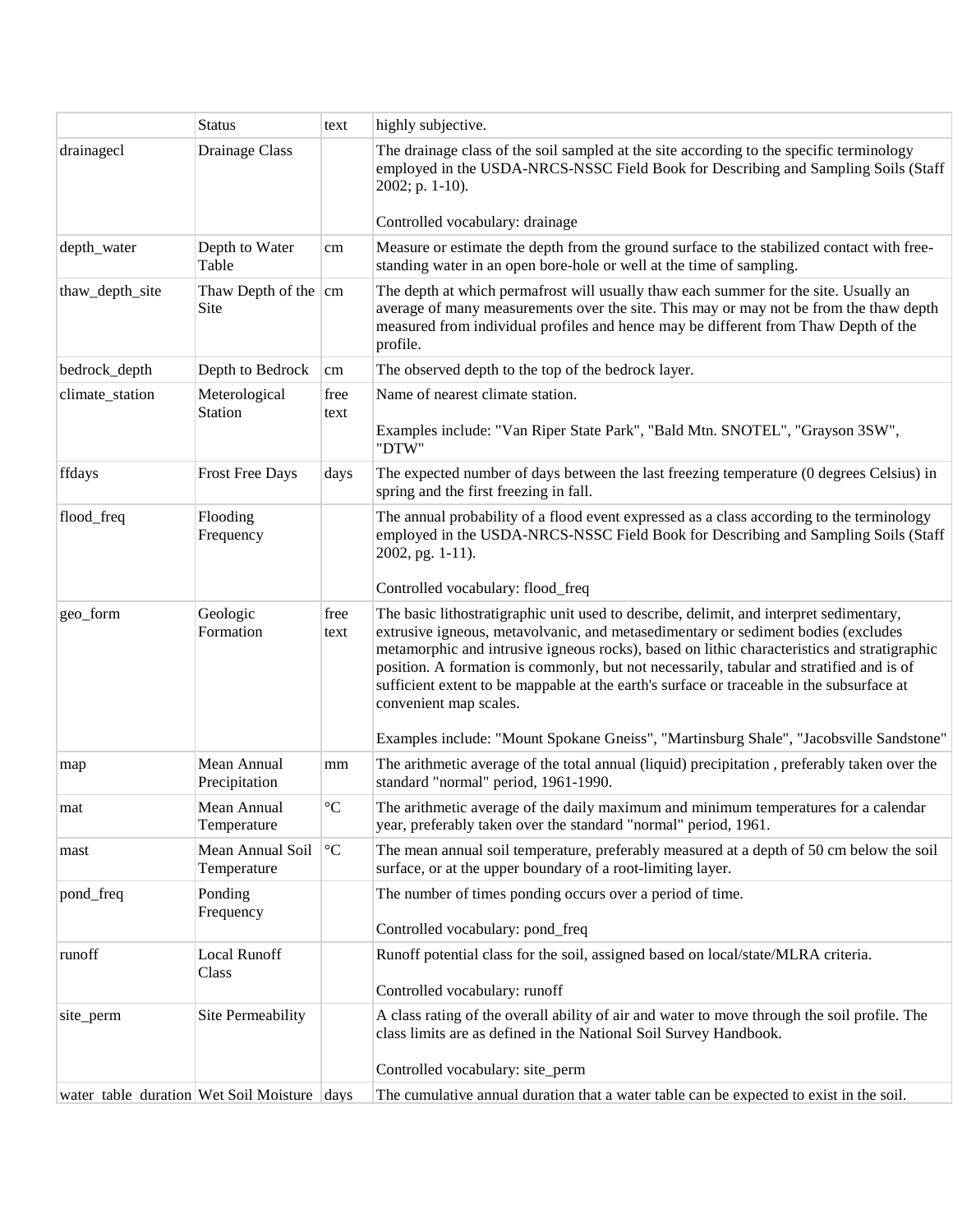|               | Duration                                                                |              |                                                                                                                                                                                                                                                            |
|---------------|-------------------------------------------------------------------------|--------------|------------------------------------------------------------------------------------------------------------------------------------------------------------------------------------------------------------------------------------------------------------|
| cflux_note    | C Flux Notes                                                            | free<br>text | Provide references or links to carbon flux measurements that have been conducted at the<br>site.                                                                                                                                                           |
|               |                                                                         |              | Examples include:<br>"http://www.fluxdata.org/Data%20Browsing/Documents%20Free/FluxMetSummary.aspx",<br>"Gough et al. 2007 Legacy of harvest"                                                                                                              |
| climate_note  | <b>Climate Notes</b>                                                    | free<br>text | Provide references or links to climate data for the site.<br>Examples include: "http://www.lternet.edu/sites/hbr/", "Nave et al. 2009 Contribution of<br>atmospheric deposition"                                                                           |
| eco_note      | <b>Ecoregion Note</b>                                                   | free<br>text | Special information about the site that makes it anomalous from the USDA Omernik<br>ecoregion in which it is located.                                                                                                                                      |
| photo_note    | Photo Notes                                                             | free<br>text | References or links to photos from the site.<br>Examples include: "Available at http://lter.kbs.msu.edu/photos/index.php"                                                                                                                                  |
| soiltemp_note | Soil Temperature<br><b>Notes</b>                                        | free<br>text | Indicate information about additional soil temperature data available about this site. Please<br>include references and links if possible.                                                                                                                 |
| add_note      | <b>Additional Data</b><br><b>Note</b>                                   | free<br>text | Add links or publication references for any additional belowground data available for the<br>site (soil chemistry, microbial measurements).                                                                                                                |
| soc           | Calculated Soil<br>Organic Carbon<br><b>Stock</b>                       | $g$ cm-2     | The data contributor's calculated soil organic carbon stock value for the site, cluster, profile<br>or layer.                                                                                                                                              |
| soc_type      | Calculated Soil<br>Organic Carbon<br><b>Stock Type</b>                  |              | An indication of which portion of the profile (organic, mineral, organic + mineral) is<br>described by the contributor's calculated soil organic carbon stock at the site, cluster, profile<br>or layer level.<br>Controlled vocabulary: ccon_type         |
| soc_pcount    | Calculated Soil<br>Organic Carbon<br><b>Stock Profile</b><br>Count      | free<br>text | The number of profiles used in the calculation of the mean site or cluster-level soil organic<br>carbon stocks.                                                                                                                                            |
| soc_depth     | Calculated Soil<br>Organic Carbon<br><b>Stock Depth</b>                 | cm           | The depth to which profiles were sampled to quantify the mean site, cluster, or profile<br>calculated soil organic carbon stocks.                                                                                                                          |
| soc_sigma     | Calculated Soil<br>Organic Carbon<br><b>Stock Standard</b><br>Deviation |              | g cm-2 The standard deviation of the site, cluster, profile, or layer-level calculated soil organic<br>carbon stock. (For layer soil organic carbon stocks, this may be based on analytical or<br>sampling replicates of %C or bulk density measurements). |
| soc method    | Calculated Soil<br>Organic Carbon<br><b>Stock Method</b>                | free<br>text | A description of the methods used to calculate (including any gap-filling) site, cluster,<br>profile or layer soil organic carbon stocks.                                                                                                                  |

| profile   |             |           |                                                                                                                                   |
|-----------|-------------|-----------|-----------------------------------------------------------------------------------------------------------------------------------|
| Variable  | <b>Name</b> | Units     | Description                                                                                                                       |
| site name | Site Name   | free text | A unique name for a site that corresponds to a georeferenced<br>point.<br>Examples include: "101", "DFTC", "Site 1", "99AK180003" |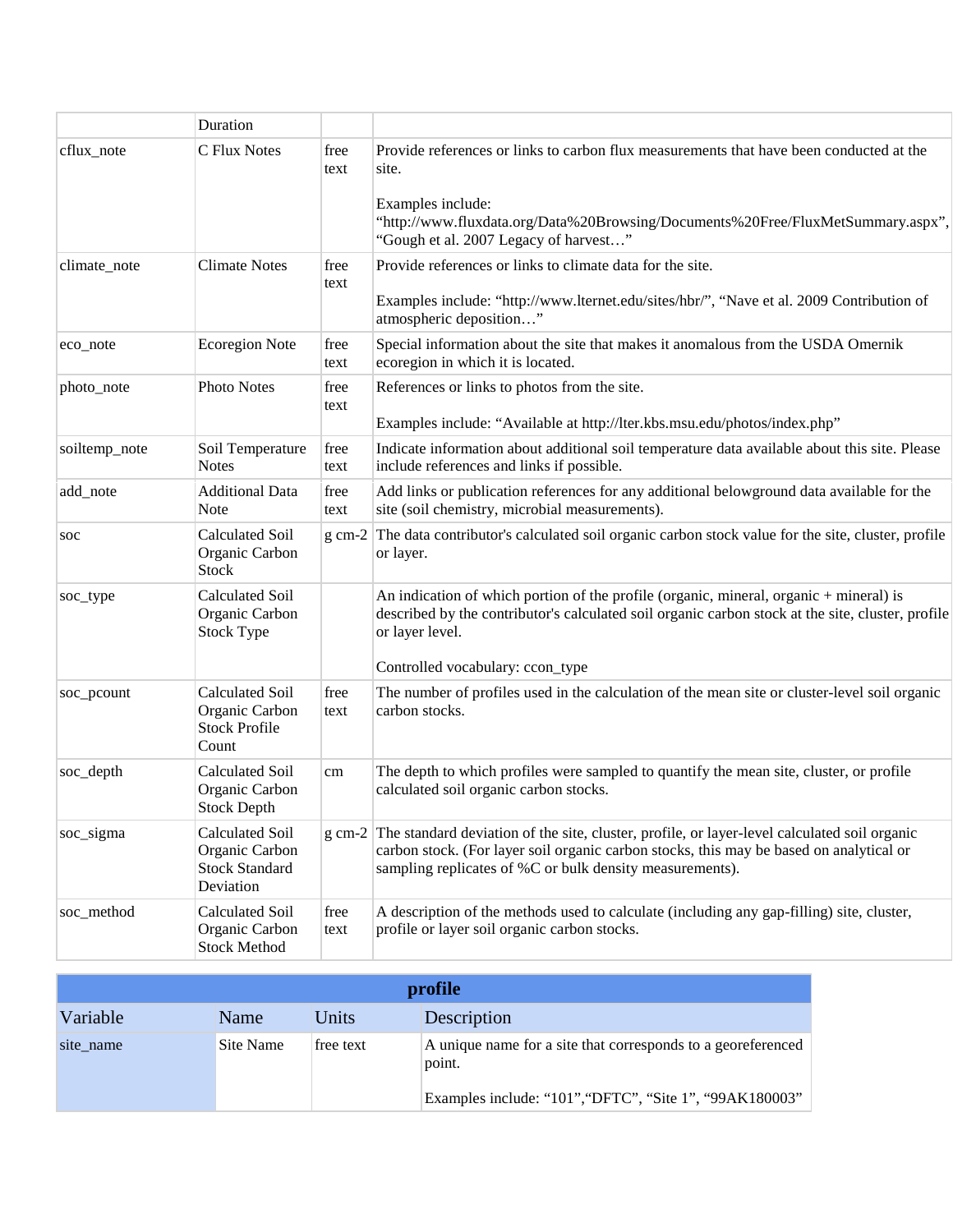| profile_name            | Profile/Plot<br>Name                  | free text         | A unique name for a single profile. This can be the same as<br>the site name if there is only one profile at the site. For<br>NRCS data it is the same as "Pedon ID".<br>Examples include: "BZBS4", "99P0544", "Profile 1"                                                                                                                      |
|-------------------------|---------------------------------------|-------------------|-------------------------------------------------------------------------------------------------------------------------------------------------------------------------------------------------------------------------------------------------------------------------------------------------------------------------------------------------|
| profile_note            | <b>Profile Notes</b>                  | free text         | Additional notes about the profile                                                                                                                                                                                                                                                                                                              |
| layer_method            | Layer<br>Sampling<br>Method           | free text         | Description of how the individual layers of the soil profile<br>were sampled as genetic horizons, fixed depth intervals,<br>some combination or other.                                                                                                                                                                                          |
| profile_method          | Profile<br>Sampling<br>Method         | free text         | Description of the methods used to sample the soil profile,<br>e.g., quantitative pit, core, bucket auger, etc.                                                                                                                                                                                                                                 |
| observation_date        | Observation<br>Date                   | YYYY-MM-<br>DD or | The date at which the profile was taken at the site.<br>MM/DD/YYYY Examples include: "2001-08-20"                                                                                                                                                                                                                                               |
| observation_date_acc    | Observation<br>Date<br>Accuracy       | free text         | Estimated accuracy of the observation date.                                                                                                                                                                                                                                                                                                     |
| transect_flag           | Part of a<br><b>Transect Flag</b>     |                   | Indicate whether this profile was part of a transect by<br>entering "yes" or leaving the field blank.<br>Controlled vocabulary: yes_blank                                                                                                                                                                                                       |
| surface_veg             | Surface<br>Vegetation                 | free text         | Describe the dominant vegetation at the exact location of the<br>profile.<br>Examples include: "Forest with canopy dominanted by Pinus<br>spp., Quercus dominant in understory, and ground layer of<br>Pteridium aquilinum and Vaccinium spp.", "Andropogon-                                                                                    |
| soil_taxon              | Soil<br>Taxonomy                      | free text         | Sorghastrum prairie with invading Juniperus virginiana"<br>The taxonomic classification of the soil profile following<br><b>NRCS</b> convention<br>(http://soils.usda.gov/technical/classification/taxonomy/).<br>Examples include: "Coarse-silty, mixed, active, subgelic<br>Typic Dystrocryepts", "Sandy, mixed, frigid Entic<br>Haplorthods" |
| soil_series             | Soil Series                           | free text         | The NRCS soil series of the profile<br>(http://soils.usda.gov/technical/classification/taxonomy/).<br>Examples include: "Cowboy", "Rubicon", "Tawas"                                                                                                                                                                                            |
| add_taxon_flag          | Complete<br>Taxonomy<br>Flag          |                   | Indicate whether there is more taxonomic information for<br>this profile by entering "yes", otherwise leave the field blank.<br>Controlled vocabulary: yes_blank                                                                                                                                                                                |
| thaw_depth_profile      | Thaw Depth<br>of the Profile          | cm                | The depth to the frozen surface of the profile. For Alaska<br>sites, this applies only if sampled after August 15 and should<br>be left blank if sampled before.                                                                                                                                                                                |
| profile_properties_note | Profile<br>Properties<br><b>Notes</b> | free text         | Additional notes about the soil and surface vegetation profile<br>properties                                                                                                                                                                                                                                                                    |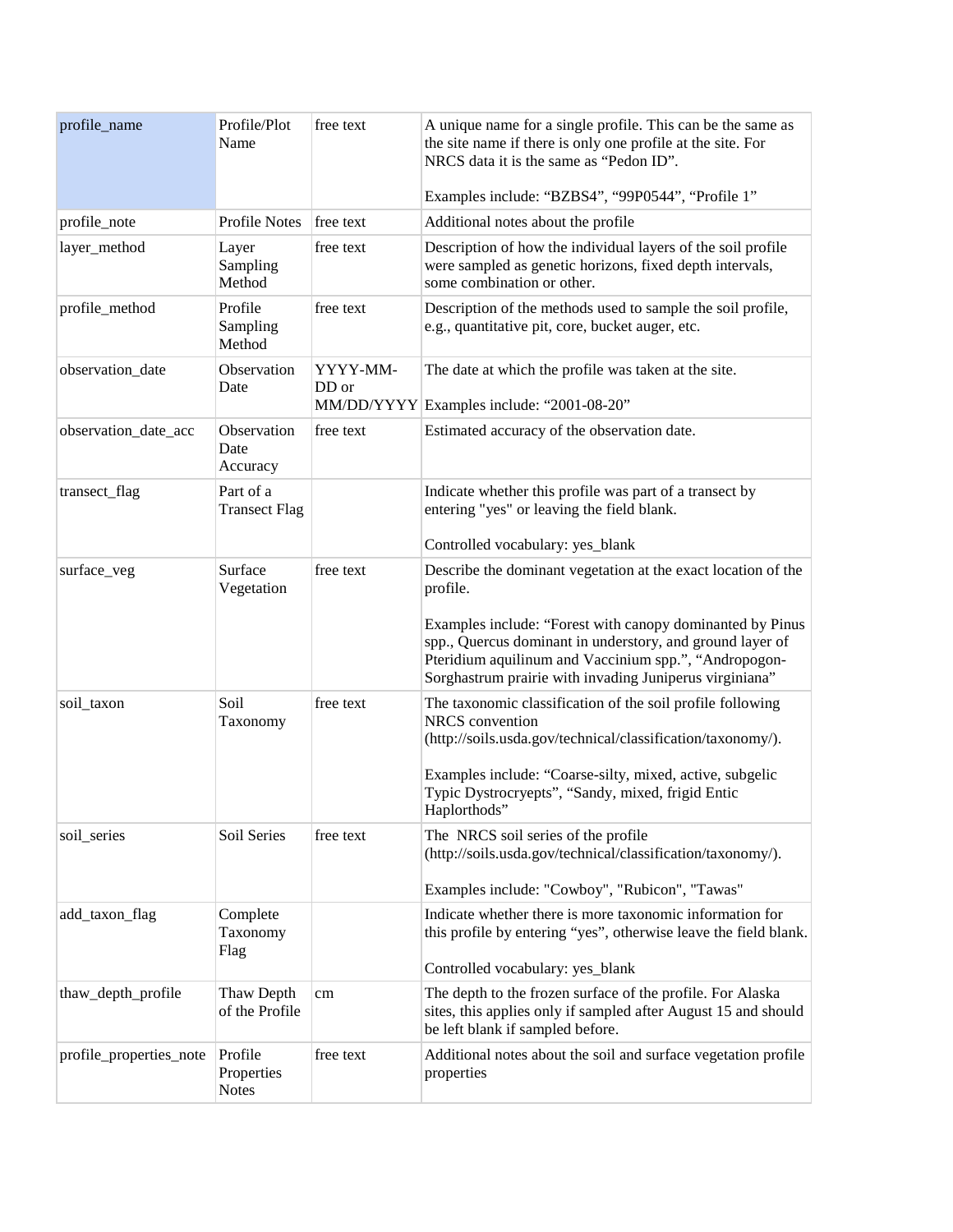| sampler_names | Sampler<br><b>Names</b>                                                    | free text | The names of the persons who described and sampled the<br>profile.<br>Examples include: "Johnson, Kris", "Nave, Luke"                                                                                                                                   |
|---------------|----------------------------------------------------------------------------|-----------|---------------------------------------------------------------------------------------------------------------------------------------------------------------------------------------------------------------------------------------------------------|
| soc           | Calculated<br>Soil Organic<br>Carbon Stock                                 | $g$ cm-2  | The data contributor's calculated soil organic carbon stock<br>value for the site, cluster, profile or layer.                                                                                                                                           |
| soc_type      | Calculated<br>Soil Organic<br><b>Carbon Stock</b><br>Type                  |           | An indication of which portion of the profile (organic,<br>mineral, organic $+$ mineral) is described by the contributor's<br>calculated soil organic carbon stock at the site, cluster,<br>profile or layer level.<br>Controlled vocabulary: ccon_type |
| soc_lcount    | Calculated<br>Soil Organic<br><b>Carbon Stock</b><br>Layer Count           | free text | The number of layer soil organic carbon stock values<br>summed to produce the profile total soil organic carbon<br>stock.                                                                                                                               |
| soc_depth     | Calculated<br>Soil Organic<br>Carbon Stock<br>Depth                        | cm        | The depth to which profiles were sampled to quantify the<br>mean site, cluster, or profile calculated soil organic carbon<br>stocks.                                                                                                                    |
| soc_sigma     | Calculated<br>Soil Organic<br><b>Carbon Stock</b><br>Standard<br>Deviation | $g$ cm-2  | The standard deviation of the site, cluster, profile, or layer-<br>level calculated soil organic carbon stock. (For layer soil<br>organic carbon stocks, this may be based on analytical or<br>sampling replicates of %C or bulk density measurements). |
| soc method    | Calculated<br>Soil Organic<br><b>Carbon Stock</b><br>Method                | free text | A description of the methods used to calculate (including any<br>gap-filling) site, cluster, profile or layer soil organic carbon<br>stocks.                                                                                                            |

| layer        |                            |           |                                                                                                                                                                                                                            |
|--------------|----------------------------|-----------|----------------------------------------------------------------------------------------------------------------------------------------------------------------------------------------------------------------------------|
| Variable     | Name                       | Units     | Description                                                                                                                                                                                                                |
| site name    | Site Name                  | free text | A unique name for a site that corresponds to a<br>georeferenced point.<br>Examples include: "101", "DFTC", "Site 1",<br>"99AK180003"                                                                                       |
| profile_name | Profile/Plot<br>Name       | free text | A unique name for a single profile. This can be the same as<br>the site name if there is only one profile at the site. For<br>NRCS data it is the same as "Pedon ID".<br>Examples include: "BZBS4", "99P0544", "Profile 1" |
| layer_name   | Layer Name                 | free text | A unique name for a single sampled layer. This can be a<br>name that denotes depth, sequence, etc.<br>Examples include: "0-10", "10-20", "40A04456", "BZBS<br>4.1"                                                         |
| layer_number | Laboratory<br>Layer Number | free text | Laboratory layer sample identifier if different than the<br>Layer Name (data contributor's own identifier).                                                                                                                |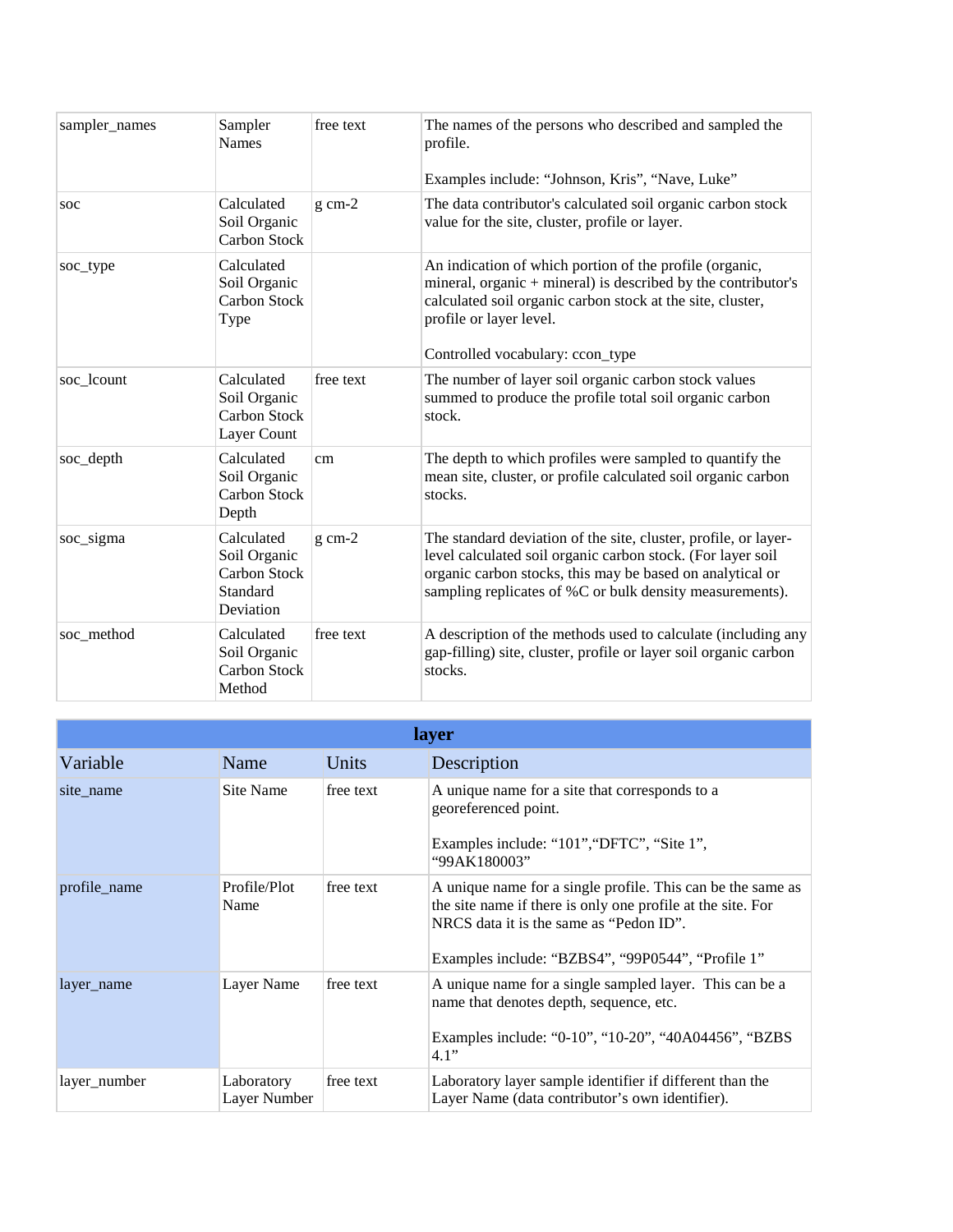| labeled_addition     | Labeled<br>Addition                  |           | Was this layer/gas/fraction/sample isotopically labeled?<br>Answer yes or leave blank.                                                                                                                                                                                                                                                                                        |
|----------------------|--------------------------------------|-----------|-------------------------------------------------------------------------------------------------------------------------------------------------------------------------------------------------------------------------------------------------------------------------------------------------------------------------------------------------------------------------------|
|                      |                                      |           | Controlled vocabulary: yes_blank                                                                                                                                                                                                                                                                                                                                              |
| layer_top            | Layer Top                            | cm        | The top (upper) depth of the layer. The surface of the non-<br>green (i.e. non-living) surface layer is "0". The top of the O-<br>horizon should be 0.                                                                                                                                                                                                                        |
| layer_bot            | Layer Bottom                         | cm        | The bottom (lower) depth of the layer. If it is uncertain that<br>the bottom of the designated horizon was reached, enter the<br>depth to the bottom of the sampled layer. Note that this is<br>the same as "hzn_bot" in the NRCS database.                                                                                                                                   |
| hzn_desgn            | Horizon<br>Designation               | free text | Follow conventions of the USDA-NRCS-NSSC Field Book<br>for Describing and Sampling Soils (Staff 2002; pp. 2-2<br>through 2-4). Note that datasets originally using another<br>convention will be modified for this column. If a different<br>convention was used it can be entered in Horizon<br>Designation Other.<br>Examples include: "Oi", "A", "AE", "A/E", "Bwf", "Bhs" |
| hzn_desgn_other      | Horizon                              | free text | Horizon designation following a convention other than                                                                                                                                                                                                                                                                                                                         |
|                      | Designation<br>Other                 |           | NRCS. Please document the convention in the associated<br>Horizon Designation Other Note.                                                                                                                                                                                                                                                                                     |
|                      |                                      |           | Examples include: "L", "F", "M", "H", "OF", "OM", "OH"                                                                                                                                                                                                                                                                                                                        |
| hzn_desgn_other_note | Horizon<br>Designation<br>Other Note | free text | Provide a reference for the horizon designations employed<br>if they differ from NRCS standards in the USDA-NRCS-<br>NSSC Field Book for Describing and Sampling Soils (Staff<br>2002).                                                                                                                                                                                       |
| layer_note           | Soil Layer<br><b>Notes</b>           | free text | A description of the sampled layer. For example, a full<br>NRCS horizon description.                                                                                                                                                                                                                                                                                          |
|                      |                                      |           | Examples include: "2-5 cm; brown (10YR 4/3) silt loam;<br>moderate very fine platy structure; very friable; many roots;<br>many fine vesicular pores; brown (10YR 5/3) on plate<br>faces; many very thin bands of finer material similar to B't<br>(below) throughout the horizon; abrupt wavy boundary",<br>"Denser, darker fabrics with white fungus and larger roots'      |
| c_method             | Carbon<br>Analysis<br>Method         | free text | Provide reference or describe the sample preparation and<br>analysis methods used to determine carbon concentrations,<br>whether Total Carbon, organic C, or Loss on Ignition.                                                                                                                                                                                                |
|                      |                                      |           | Examples include: "Determined total %C from CHN<br>analysis of air dried <2mm fraction"                                                                                                                                                                                                                                                                                       |
| color                | Moist Munsell<br>Color               | free text | Color of moist soil based on the Munsell soil color chart.<br>Examples include: "10YR 3/3"                                                                                                                                                                                                                                                                                    |
|                      |                                      |           |                                                                                                                                                                                                                                                                                                                                                                               |
| burn ev              | Evidence of<br><b>Burning</b>        | <b>CV</b> | Descriptive information indicating evidence of burning<br>within the layer.                                                                                                                                                                                                                                                                                                   |
|                      |                                      |           | Examples include: "charcoal", "burned organic matter",<br>"ash"                                                                                                                                                                                                                                                                                                               |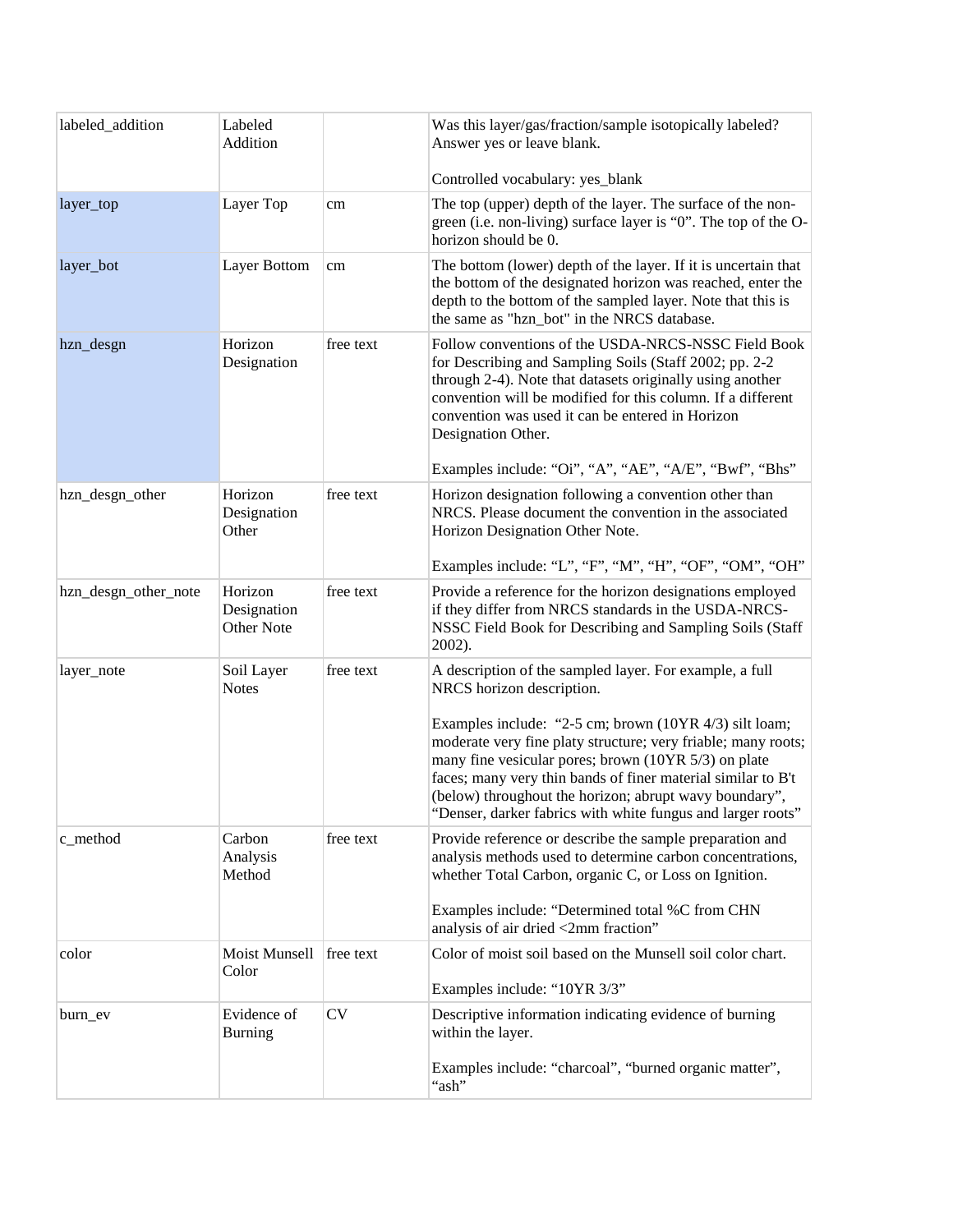| bd_method    | <b>Bulk Density</b><br>Method                                    | free text   | Please reference or describe the methods used to determine<br>bulk density.<br>Examples include: "Determined BD_sample from core                                                                                                    |
|--------------|------------------------------------------------------------------|-------------|-------------------------------------------------------------------------------------------------------------------------------------------------------------------------------------------------------------------------------------|
|              |                                                                  |             | volume and dry weight of <2mm fraction", "Strahm et al.<br>2005 Soil Solution"                                                                                                                                                      |
| bd_samp      | Bulk Density,<br>Coarse<br>Fragments<br>Removed                  | $g$ cm- $3$ | Grams of oven-dried soil per cubic centimeter, with soil<br>particles greater than 2 mm and roots greater that 1 cm<br>diameter removed.                                                                                            |
| bd_tot       | <b>Bulk Density</b><br>With Coarse<br>Fragments                  | $g$ cm- $3$ | Grams of oven-dried soil per cubic centimeter, with soil<br>particles greater than 2 mm and roots greater that 1 cm<br>diameter included.                                                                                           |
| bd_whole     | <b>Bulk Density</b><br>Minus<br>Estimated<br>Coarse<br>Fragments | $g$ cm- $3$ | Grams of oven-dried soil per cubic centimeter, with the<br>content of soil particles >2mm and roots >1cm diameter<br>estimated and subtracted.                                                                                      |
| bd_other     | <b>Bulk Density</b><br>Other                                     | $g$ cm- $3$ | Grams of oven-dried soil per cubic centimeter. Please<br>document the method used in the associated Bulk Density<br>Method including the soil particle fraction used.                                                               |
| ph_method    | pH Method                                                        | free text   | Provide reference or describe the sample preparation and<br>analysis methods used for determinations of pH if not 1:1<br>soil and distilled water paste or in CaCl2.                                                                |
| ph_cacl      | Soil pH CaCl2                                                    | free text   | 1:2 soil-CaCl2 is the pH of a sample measured in 0.01M<br>CaCl2 at a 1:2 soil:solution ratio.                                                                                                                                       |
| ph_h2o       | Soil pH 1:1                                                      | free text   | 1:1 distilled water and soil paste. If pH was done by a<br>different method, then enter it into one of the other soil pH<br>fields.                                                                                                 |
| ph_other     | Soil pH Other                                                    | free text   | pH measurements other than 1:1 soil and distilled water<br>paste or in CaCl2. Please document the method in the<br>associated pH Method.                                                                                            |
| caco3        | CaCO <sub>3</sub>                                                | percent     | Inorganic carbon concentration as measured or estimated by<br>the contributor. Please document the method in the<br>associated Processed Site Organic Carbon Content Method.                                                        |
| sand_tot_psa | Percent Sand                                                     | percent     | Percent by weight of soil particles greater than 0.05 mm in<br>the sample remaining after removal of particles greater than<br>2 mm and roots greater than 1 cm diameter. See Gee, G.W.<br>& Bauder, J.W. 1986.                     |
| silt_tot_psa | Percent Silt                                                     | percent     | Percent by weight of soil particles in the size range from<br>0.002 to 0.050 mm in the sample remaining after removal of<br>particles greater than 2 mm and roots greater than 1 cm<br>diameter. See Gee, G.W. & Bauder, J.W. 1986. |
| clay_tot_psa | Percent Clay                                                     | percent     | Percent by weight of soil particles less than 0.002 mm in the<br>sample remaining after removal of particles greater than 2<br>mm and roots greater than 1 cm diameter. See Gee, G.W. &<br>Bauder, J.W. 1986.                       |
| wpg2_method  | Coarse<br>Fragments<br>Method                                    | free text   | Provide a reference for or describe the methods used to<br>determine coarse fragment content.                                                                                                                                       |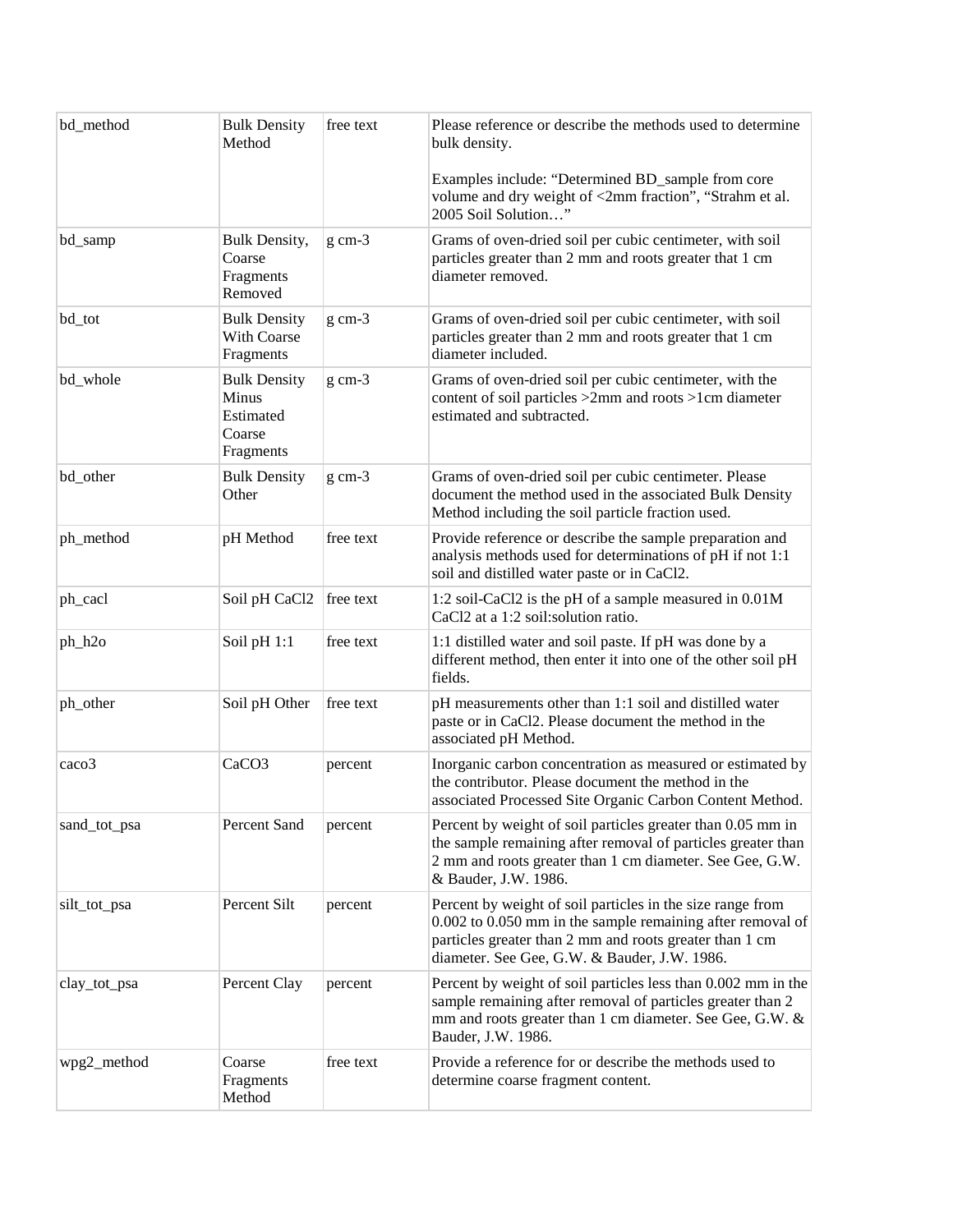| wpg2         | Coarse<br>Fragments                 | percent                     | The weight fraction of particles with $>2$ mm diameter is<br>reported as a gravimetric percent on a whole soil base.<br>Please include metadata in the Coarse Fragments Method<br>column (e.g. estimate or quantitative). |
|--------------|-------------------------------------|-----------------------------|---------------------------------------------------------------------------------------------------------------------------------------------------------------------------------------------------------------------------|
| cat_exch     | Cation<br>Exchange<br>Capacity      | cmol $H+ kg-1$              | Cation Exchange Capacity. Document the extractant<br>solution in the metadata worksheet, Lab Analysis Method.                                                                                                             |
| gwc          | Gravimentric<br>% Moisture          | percent                     | Gravimetric water content of the sampled layer.                                                                                                                                                                           |
| <b>vwc</b>   | Volumetric %<br>Moisture            | percent                     | Water content of the soil sample expressed as a percent of<br>total sample volume.                                                                                                                                        |
| al_dith      | Dithionate<br>extractable<br>[Al]   | specified by<br>al_fe_units |                                                                                                                                                                                                                           |
| al_ox        | Oxalate<br>extractable<br>[Al]      | specified by<br>al_fe_units |                                                                                                                                                                                                                           |
| al_other     | Other<br>extractable<br>[Al]        | specified by<br>al_fe_units |                                                                                                                                                                                                                           |
| fe_dith      | Dithionate<br>extractable<br>[Fe]   | specified by<br>al fe units |                                                                                                                                                                                                                           |
| $fe_{ox}$    | Oxalate<br>extractable<br>[Fe]      | specified by<br>al_fe_units |                                                                                                                                                                                                                           |
| fe_other     | Other<br>extractable<br>[Fe]        | specified by<br>al_fe_units |                                                                                                                                                                                                                           |
| mn_dith      | Dithionate<br>extractable<br>[Mn]   | specified by<br>al_fe_units |                                                                                                                                                                                                                           |
| mn ox        | Oxalate<br>extractable<br>[Mn]      | specified by<br>al_fe_units |                                                                                                                                                                                                                           |
| mn_other     | Other<br>extractable<br>[Mn]        | specified by<br>al_fe_units |                                                                                                                                                                                                                           |
| al_fe_units  | Extractable Al,<br>Fe, Mn units     |                             | Controlled vocabulary: extract_units                                                                                                                                                                                      |
| al_fe_method | Al, Fe, Mn<br>extraction<br>methods | free text                   |                                                                                                                                                                                                                           |
| ca_al        | Ca:Al (molar)                       | specified by<br>bc_units    |                                                                                                                                                                                                                           |
| ca_ext       | Extractable<br>[Ca]                 | specified by<br>bc_units    |                                                                                                                                                                                                                           |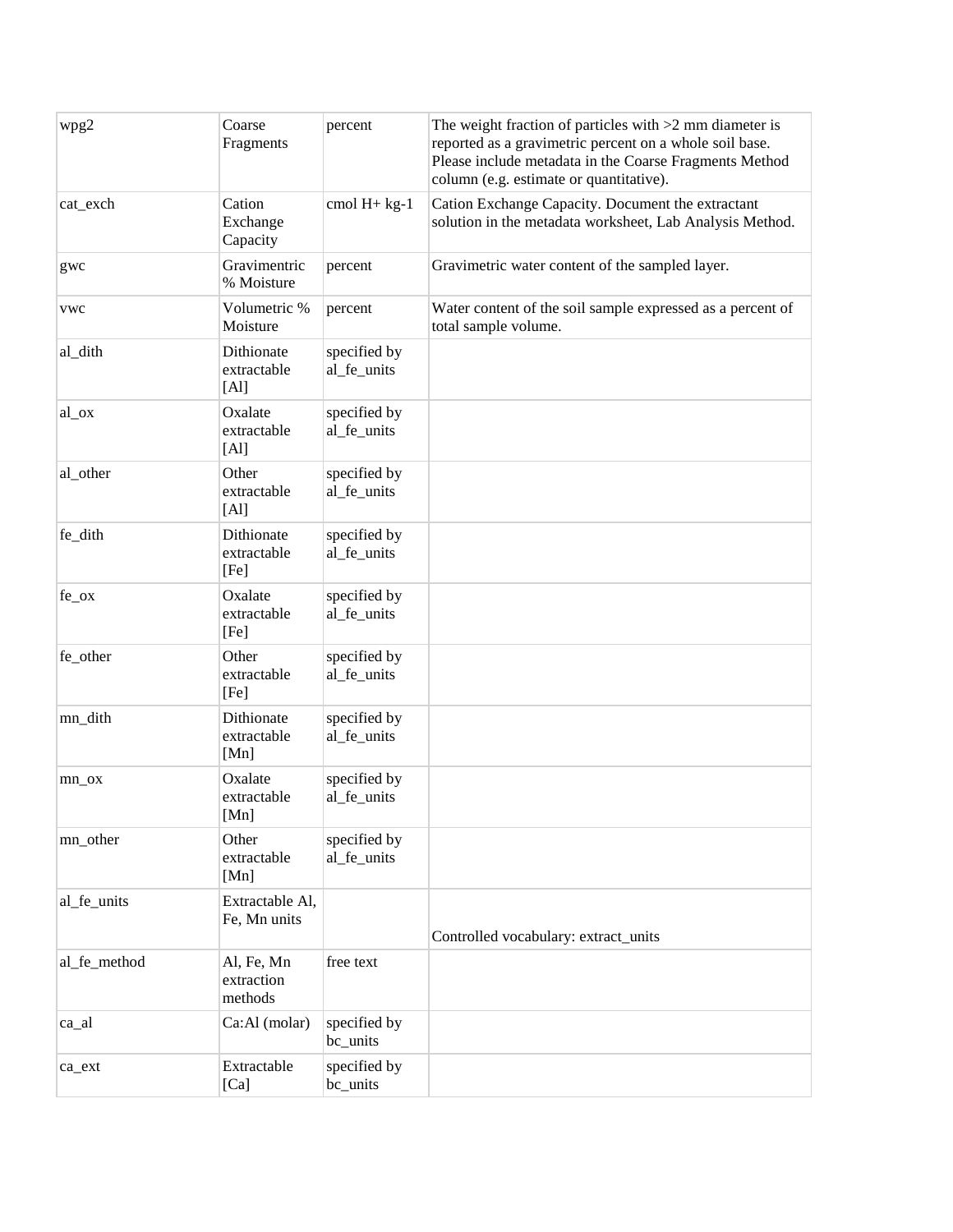| $k$ _ext         | Extractable [K] specified by          | bc_units                        |                                      |
|------------------|---------------------------------------|---------------------------------|--------------------------------------|
| mg_ext           | Extractable<br>[Mg]                   | specified by<br>bc_units        |                                      |
| na_ext           | Extractable<br>[Na]                   | specified by<br>bc_units        |                                      |
| bc_units         | Base cation<br>extraction units       |                                 | Controlled vocabulary: extract_units |
| bc_method        | Base cation<br>extraction<br>methods  | free text                       |                                      |
| base_sum         | CEC, sum of<br>bases                  | specified by<br>cec_h_units     |                                      |
| cec_sum          | CEC, sum of<br>cations                | specified by<br>cec_h_units     |                                      |
| ecec             | <b>Effective CEC</b>                  | specified by<br>cec_h_units     |                                      |
| cec_h_units      | CEC and<br>acidity units              |                                 | Controlled vocabulary: extract_units |
| bs               | Base saturation percent               |                                 |                                      |
| bs_sum           | Base<br>saturation, sum<br>of cations | percent                         |                                      |
| h_ext            | Extractable<br>acidity                | specified by<br>metal_ext_units |                                      |
| zn_ext           | Extractable<br>[Z <sub>n</sub> ]      | specified by<br>metal_ext_units |                                      |
| metal_ext_units  | Extractable<br>metals units           |                                 | Controlled vocabulary: extract_units |
| metal_ext_method | Extractable<br>metals methods         | free text                       |                                      |
| p_bray           | Extractable [P]<br>(Bray)             | specified by<br>p_units         |                                      |
| $p_{o}$          | Extractable [P]<br>(Oxalate)          | specified by<br>p_units         |                                      |
| p_meh            | Extractable [P]<br>(NZ)               | specified by<br>p_units         |                                      |
| p_other          | Extractable [P]<br>(Other)            | specified by<br>p_units         |                                      |
| p_units          | Extractable P<br>units                |                                 | Controlled vocabulary: extract_units |
| p_method         | Extractable P<br>methods              | free text                       |                                      |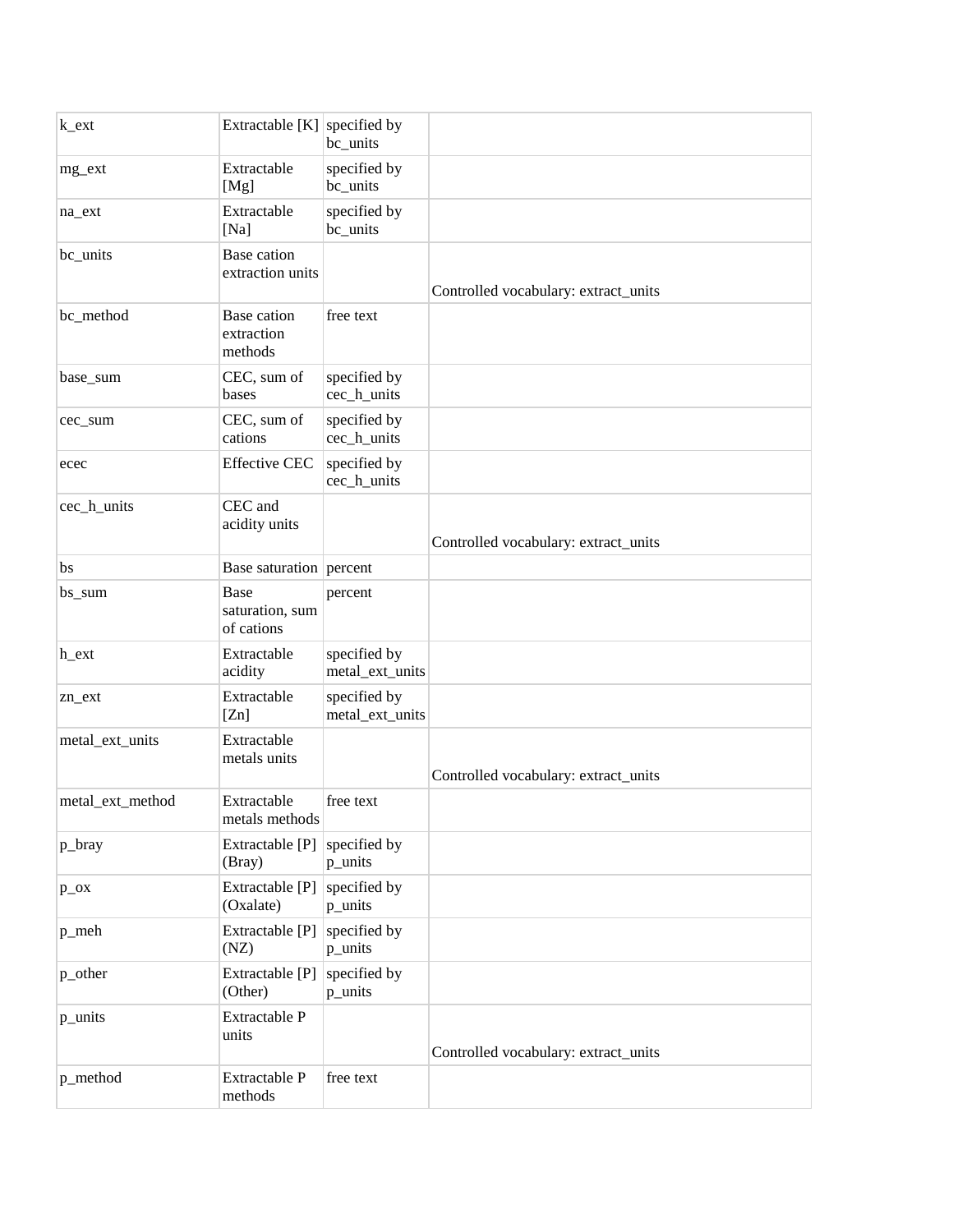| soc              | Calculated Soil $ g \text{ cm-2} $<br>Organic<br><b>Carbon Stock</b>                   |            | The data contributor's calculated soil organic carbon stock<br>value for the site, cluster, profile or layer.                                                                                                                                                                                                                                                        |
|------------------|----------------------------------------------------------------------------------------|------------|----------------------------------------------------------------------------------------------------------------------------------------------------------------------------------------------------------------------------------------------------------------------------------------------------------------------------------------------------------------------|
| soc_type         | <b>Calculated Soil</b><br>Organic<br><b>Carbon Stock</b><br>Type                       |            | An indication of which portion of the profile (organic,<br>mineral, organic $+$ mineral) is described by the contributor's<br>calculated soil organic carbon stock at the site, cluster,<br>profile or layer level.<br>Controlled vocabulary: ccon_type                                                                                                              |
| soc_sigma        | Calculated Soil $ g \text{ cm-2} $<br>Organic<br>Carbon Stock<br>Standard<br>Deviation |            | The standard deviation of the site, cluster, profile, or layer-<br>level calculated soil organic carbon stock. (For layer soil<br>organic carbon stocks, this may be based on analytical or<br>sampling replicates of %C or bulk density measurements).                                                                                                              |
| soc_method       | Calculated Soil free text<br>Organic<br>Carbon Stock<br>Method                         |            | A description of the methods used to calculate (including<br>any gap-filling) site, cluster, profile or layer soil organic<br>carbon stocks.                                                                                                                                                                                                                         |
| $c_{\text{tot}}$ | <b>Total Carbon</b>                                                                    | percent    | Percent by weight of carbon in the dried, milled soil sample.<br>This measurement will typically correspond to analytical<br>results from an elemental analyzer.                                                                                                                                                                                                     |
| <b>OC</b>        | Organic<br>Carbon                                                                      | percent    | Percent by weight of carbon in a dried soil sample after<br>acidification with HCl, OR organic carbon as estimated by<br>Walkley-Black Modified Acid-Dichromate (e.g. 'Organic<br>Carbon' in the NRCS database). Please document the<br>method in the associated Carbon Analysis Methods.                                                                            |
| n_tot            | <b>Total Nitrogen</b>                                                                  | percent    | Percent by weight of nitrogen (organic and inorganic) in an<br>oven-dried sample (the laboratory analytical concentration).                                                                                                                                                                                                                                          |
| $c_to_n$         | C: N                                                                                   | mass ratio | Mass ratio of total carbon to total nitrogen, as calculated<br>from the total carbon and total nitrogen concentrations of<br>the bulk layer, fraction, or other sample type.                                                                                                                                                                                         |
| loi              | Loss on<br>Ignition                                                                    | percent    | Percent by weight of the organic content of the <2mm<br>fraction is the organic material lost after ignition. It is<br>reported on $a < 2$ mm base. Please document the method in<br>the associated Carbon Analysis Method.                                                                                                                                          |
| root_quant_size  | <b>Root Quantity</b><br>and Size                                                       | free text  | Use USDA NRCS conventions from the USDA-NRCS-<br>NSSC Field Book for Describing and Sampling Soils (Staff<br>2002; p.2-56): Record the average quantity from $3$ to $5$<br>representative unit areas. Size classes of roots being<br>considered: very fine, $< 1$ mm; fine, $1 - 2$ mm diameter.<br>Examples include: "few very fine", "Common very fine",<br>"fine" |
| root_weight      | $<$ 2mm Root<br>Mass                                                                   | g          | Dry weight of roots $\leq$ mm in diameter in the sample.                                                                                                                                                                                                                                                                                                             |
| 15n              | $\delta$ 15N                                                                           | $\%$       | Per mille signature of $\delta$ 15N relative to air (international<br>standard).                                                                                                                                                                                                                                                                                     |
| 13c              | $\delta$ 13C                                                                           | $\%$       | Per mille signature of $\delta$ 13C relative to Pee Dee Belemnite.                                                                                                                                                                                                                                                                                                   |
| rc_lab           | Radiocarbon<br>Laboratory ID                                                           | free text  | Laboratory code for radiocarbon laboratory. Complete list<br>of past and present laboratory codes can found published in                                                                                                                                                                                                                                             |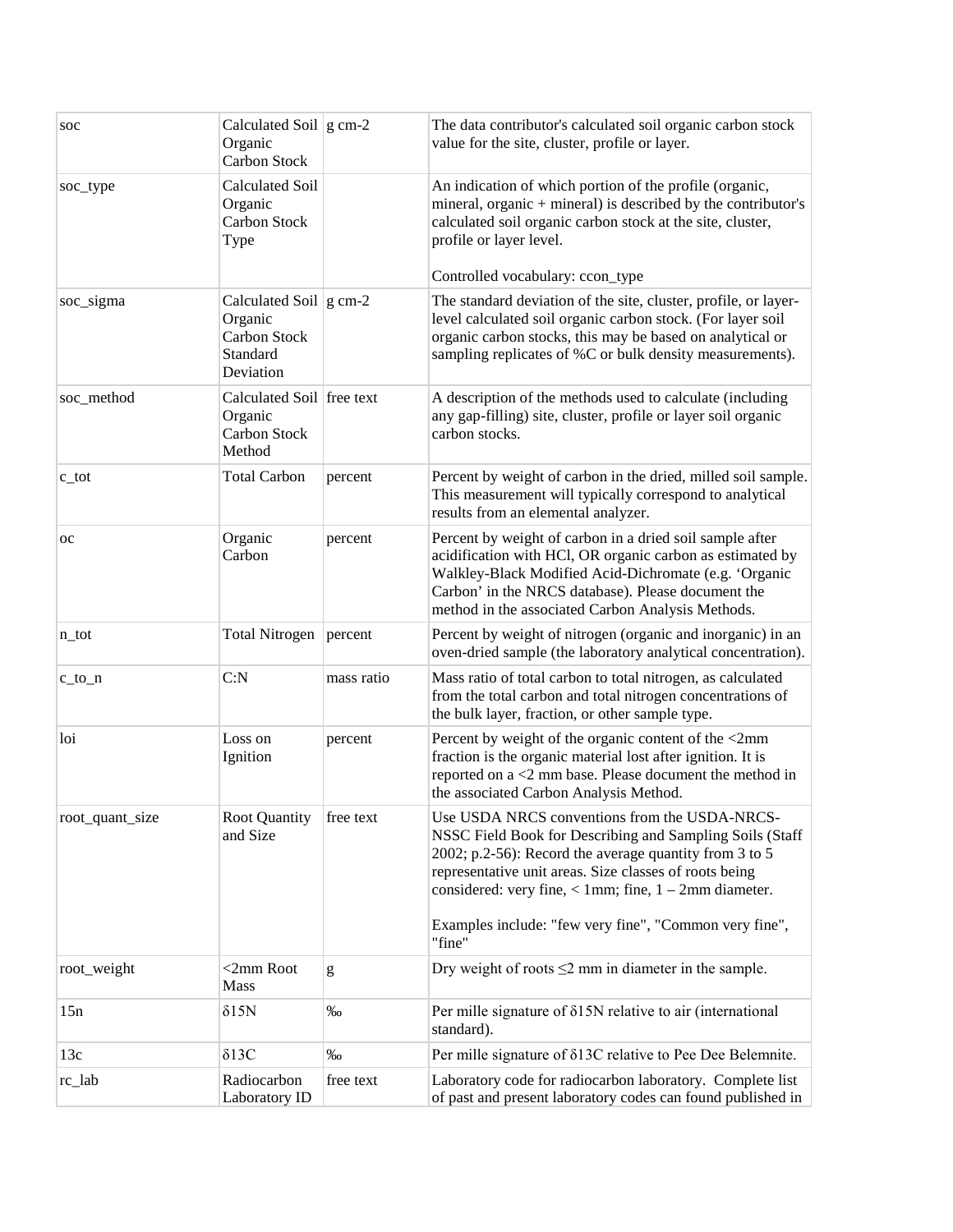|                       |                                                          |                   | Radiocarbon in November 2011<br>(http://www.radiocarbon.org/Info/labcodes.html).                                                                                                   |
|-----------------------|----------------------------------------------------------|-------------------|------------------------------------------------------------------------------------------------------------------------------------------------------------------------------------|
| rc_lab_number         | Radiocarbon<br>Laboratory<br>Sample<br>Number            | free text         | Layer sample identifier as designated by the radiocarbon<br>laboratory.                                                                                                            |
| rc_year               | Radiocarbon<br>Analysis Year                             | <b>YYYY</b>       | Year in which radiocarbon analysis was performed on the<br>sample.                                                                                                                 |
| 14c                   | $\Delta$ 14C                                             | $\%$ <sub>0</sub> | Per mille signature of $\triangle 14C$ relative to NBS Oxalic Acid<br>standard.                                                                                                    |
| 14c_sigma             | $\triangle$ 14C Standard<br>Deviation                    | $\%$              | Error estimate for the fraction (eg. standard deviation of<br>analytical reps).                                                                                                    |
| $14c_$ age            | Uncalibrated<br>Radiocarbon<br>Age                       | <b>BP</b>         | Uncalibrated radiocarbon age of bulk soil in layer, as<br>calculated from corrected fraction modern, using the Libby<br>half-life value of 5568 years.                             |
| 14c_age_sigma         | Uncalibrated<br>Radiocarbon<br>Age Standard<br>Deviation | <b>BP</b>         | Error estimate for the fraction (eg. standard deviation of<br>analytical reps).                                                                                                    |
| fraction_modern       | Fraction<br>Modern                                       | free text         | Deviation of the bulk sample or fraction from modern.<br>Modern is defined as 95% of the radiocarbon concentration<br>(in AD 1950) of NBS Oxalic Acid standard, 13C-corrected.     |
| fraction_modern_sigma | Fraction<br>Modern<br>Standard<br>Deviation              | free text         | Error estimate for an individual layer (eg. standard<br>deviation of analytical reps).                                                                                             |
| textureClass          | <b>Texture Class</b>                                     | free text         | Soil texture classification. If no information is provided,<br>this will be automatically generated from %sand, %silt,<br>%clay data (coarse = $\geq$ 50% sand; fine = <50% sand). |

| fraction        |                                |              |                                                                                                                                                                                                                            |
|-----------------|--------------------------------|--------------|----------------------------------------------------------------------------------------------------------------------------------------------------------------------------------------------------------------------------|
| Variable        | Name                           |              | Units Description                                                                                                                                                                                                          |
| site name       | Site Name                      | free<br>text | A unique name for a site that corresponds to a georeferenced<br>point.<br>Examples include: "101", "DFTC", "Site 1", "99AK180003"                                                                                          |
| profile name    | Profile/Plot<br>Name           | free<br>text | A unique name for a single profile. This can be the same as the<br>site name if there is only one profile at the site. For NRCS data it<br>is the same as "Pedon ID".<br>Examples include: "BZBS4", "99P0544", "Profile 1" |
| layer name      | Layer Name                     | free<br>text | A unique name for a single sampled layer. This can be a name<br>that denotes depth, sequence, etc.<br>Examples include: "0-10", "10-20", "40A04456", "BZBS 4.1"                                                            |
| fraction_name   | <b>Fraction Sample</b><br>Name | free<br>text | A unique name for a single fraction.                                                                                                                                                                                       |
| fraction number | Laboratory                     | free         | Laboratory fraction identifier if different than the Fraction Name                                                                                                                                                         |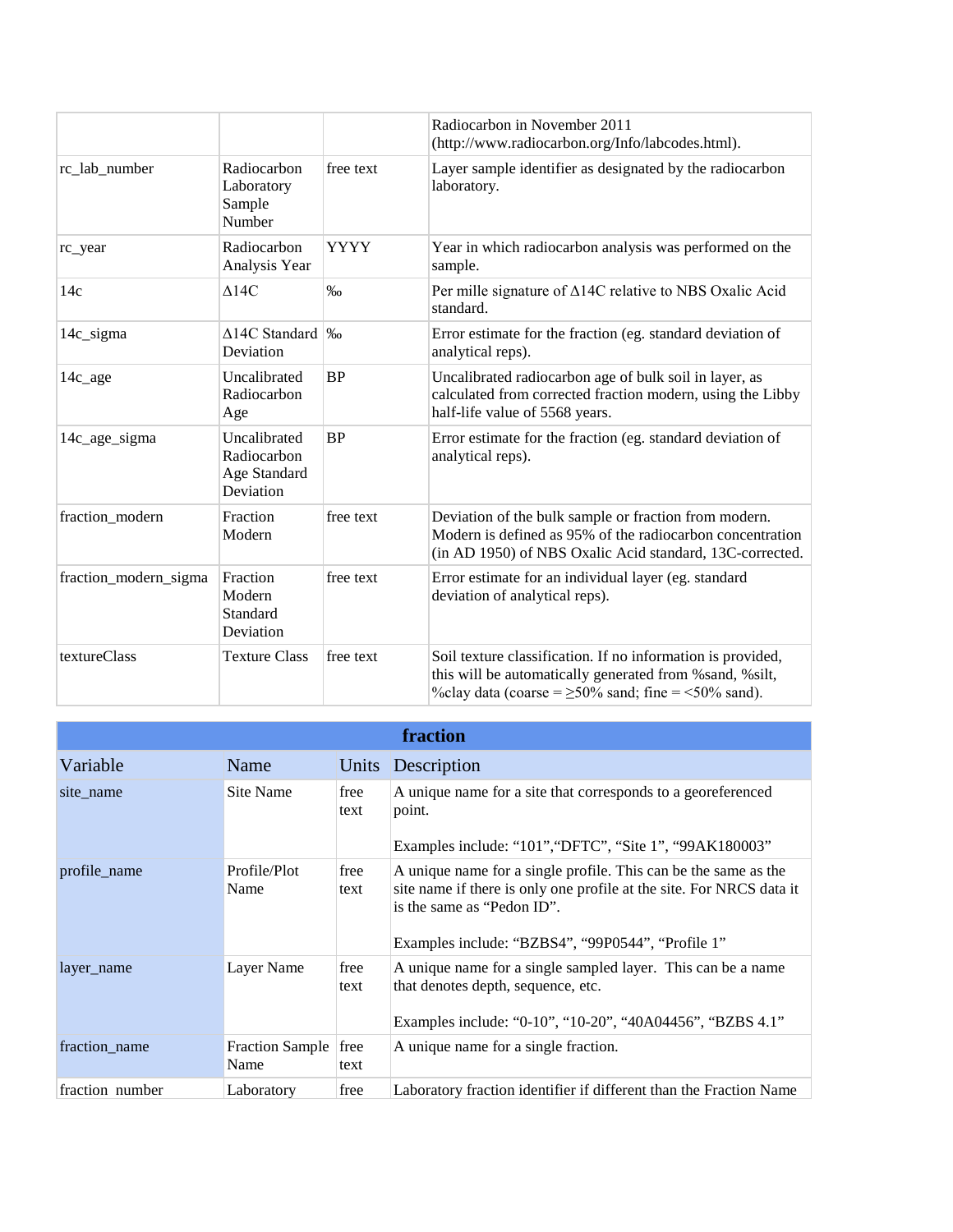|                       | Fraction<br>Number                         | text          | (data contributor's own identifier).                                                                                                                                                                                                                                                                                 |
|-----------------------|--------------------------------------------|---------------|----------------------------------------------------------------------------------------------------------------------------------------------------------------------------------------------------------------------------------------------------------------------------------------------------------------------|
| labeled_addition      | Labeled<br>Addition                        |               | Was this layer/gas/fraction/sample isotopically labeled? Answer<br>yes or leave blank.                                                                                                                                                                                                                               |
|                       |                                            |               | Controlled vocabulary: yes_blank                                                                                                                                                                                                                                                                                     |
| fraction_scheme       | Fractionation<br>Scheme                    | free<br>text  | The scheme used to isolate the fraction, e.g., density, size,<br>aggregate, chemical.                                                                                                                                                                                                                                |
| fraction_property     | Fraction<br>Property                       | free<br>text  | The value of the chemical or physical property that defines the<br>fraction as unique from the others in its scheme, e.g., for density<br>fractions, "<1.85" to denote a light fraction.                                                                                                                             |
| fraction_scheme_units | Fractionation<br>Scheme Units              | free<br>text  | The units of measurement of the property that defines a fraction as<br>unique, e.g. for density fractions, "g cm-3".                                                                                                                                                                                                 |
| fraction_type         | Fraction Type                              | free<br>text  | The contributor's name for the specific fraction, e.g., "light<br>fraction".                                                                                                                                                                                                                                         |
| fraction_agent        | Fractionation<br>Agent                     | free<br>text  | The laboratory or analytical device or chemical compound used to<br>isolate the fraction, e.g., "sodium polytungstate" or "sieve".                                                                                                                                                                                   |
| fraction_note         | <b>Fraction Notes</b>                      | free<br>text  | The contributor's concise description of the fractionation process.                                                                                                                                                                                                                                                  |
| c_method              | Carbon Analysis free<br>Method             | text          | Provide reference or describe the sample preparation and analysis<br>methods used to determine carbon concentrations, whether Total<br>Carbon, organic C, or Loss on Ignition.                                                                                                                                       |
|                       |                                            |               | Examples include: "Determined total %C from CHN analysis of<br>air dried <2mm fraction"                                                                                                                                                                                                                              |
| fraction_c_perc       | Fraction<br>proportion of<br>sample carbon |               | percent The proportion of total sample (i.e., bulk layer) carbon contained<br>in the fraction.                                                                                                                                                                                                                       |
| fraction_mass_perc    | Fraction<br>proportion of<br>sample mass   |               | percent The proportion of the total sample (i.e., bulk layer) mass<br>represented by the fraction.                                                                                                                                                                                                                   |
| $c\_tot$              | <b>Total Carbon</b>                        |               | percent Percent by weight of carbon in the dried, milled soil sample. This<br>measurement will typically correspond to analytical results from<br>an elemental analyzer.                                                                                                                                             |
| <b>OC</b>             |                                            |               | Organic Carbon   percent   Percent by weight of carbon in a dried soil sample after<br>acidification with HCl, OR organic carbon as estimated by<br>Walkley-Black Modified Acid-Dichromate (e.g. 'Organic Carbon'<br>in the NRCS database). Please document the method in the<br>associated Carbon Analysis Methods. |
| $n\_tot$              | <b>Total Nitrogen</b>                      |               | percent Percent by weight of nitrogen (organic and inorganic) in an oven-<br>dried sample (the laboratory analytical concentration).                                                                                                                                                                                 |
| $c_to_n$              | C: N                                       | mass<br>ratio | Mass ratio of total carbon to total nitrogen, as calculated from the<br>total carbon and total nitrogen concentrations of the bulk layer,<br>fraction, or other sample type.                                                                                                                                         |
| loi                   |                                            |               | Loss on Ignition   percent   Percent by weight of the organic content of the <2mm fraction is<br>the organic material lost after ignition. It is reported on $a < 2$ mm<br>base. Please document the method in the associated Carbon<br>Analysis Method.                                                             |
| 15n                   | $\delta$ 15N                               | $\% 0$        | Per mille signature of $\delta$ 15N relative to air (international standard).                                                                                                                                                                                                                                        |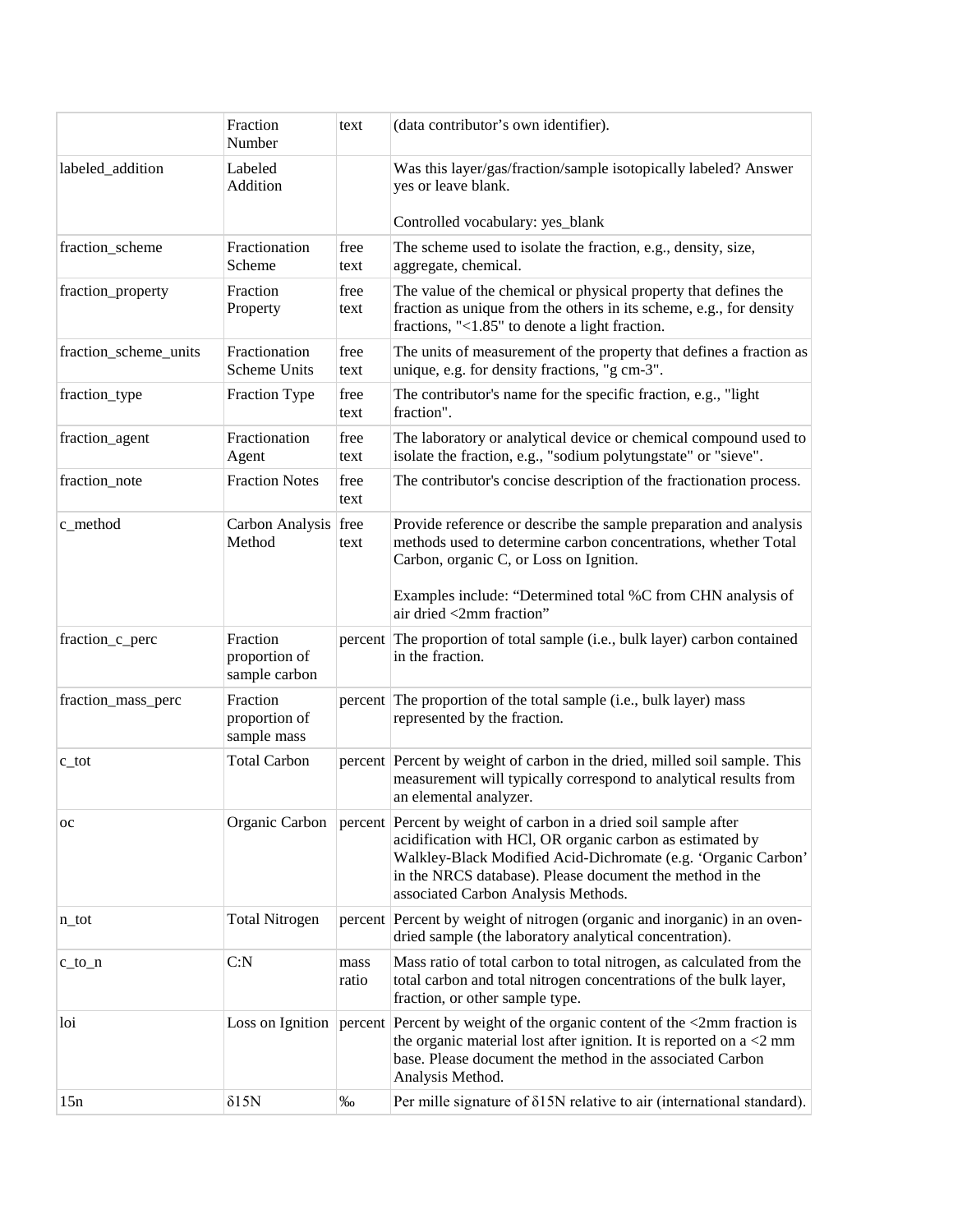| 13c                   | $\delta$ 13C                                             | $\%$         | Per mille signature of δ13C relative to Pee Dee Belemnite.                                                                                                                                                   |
|-----------------------|----------------------------------------------------------|--------------|--------------------------------------------------------------------------------------------------------------------------------------------------------------------------------------------------------------|
| rc_lab                | Radiocarbon<br>Laboratory ID                             | free<br>text | Laboratory code for radiocarbon laboratory. Complete list of past<br>and present laboratory codes can found published in Radiocarbon<br>in November 2011<br>(http://www.radiocarbon.org/Info/labcodes.html). |
| rc lab number         | Radiocarbon<br>Laboratory<br>Sample Number               | free<br>text | Layer sample identifier as designated by the radiocarbon<br>laboratory.                                                                                                                                      |
| rc_year               | Radiocarbon<br>Analysis Year                             |              | YYYY Year in which radiocarbon analysis was performed on the sample.                                                                                                                                         |
| 14c                   | $\Delta 14C$                                             | $\%$         | Per mille signature of $\triangle$ 14C relative to NBS Oxalic Acid<br>standard.                                                                                                                              |
| 14c_sigma             | $\Delta 14C$ Standard<br>Deviation                       | $\%$         | Error estimate for the fraction (eg. standard deviation of analytical<br>reps).                                                                                                                              |
| $14c_$ age            | Uncalibrated<br>Radiocarbon<br>Age                       | BP           | Uncalibrated radiocarbon age of bulk soil in layer, as calculated<br>from corrected fraction modern, using the Libby half-life value of<br>5568 years.                                                       |
| 14c_age_sigma         | Uncalibrated<br>Radiocarbon<br>Age Standard<br>Deviation | <b>BP</b>    | Error estimate for the fraction (eg. standard deviation of analytical<br>reps).                                                                                                                              |
| fraction modern       | Fraction Modern free                                     | text         | Deviation of the bulk sample or fraction from modern. Modern is<br>defined as 95% of the radiocarbon concentration (in AD 1950) of<br>NBS Oxalic Acid standard, 13C-corrected.                               |
| fraction_modern_sigma | Fraction Modern free<br>Standard<br>Deviation            | text         | Error estimate for an individual layer (eg. standard deviation of<br>analytical reps).                                                                                                                       |

| disturbance    |                                                                        |           |                                                                                                                                      |  |
|----------------|------------------------------------------------------------------------|-----------|--------------------------------------------------------------------------------------------------------------------------------------|--|
| Variable       | Name                                                                   | Units     | Description                                                                                                                          |  |
| site name      | Site Name                                                              | free text | A unique name for a site that corresponds to a<br>georeferenced point.<br>Examples include: "101", "DFTC", "Site 1",<br>"99AK180003" |  |
| dm_agriculture | Crop<br>management<br>such as harvest<br>or crop residue<br>management |           | Controlled vocabulary: dm_agriculture                                                                                                |  |
| dm_encroach    | Encroachment<br>such as invasive<br>species or<br>woody<br>enroachment |           | Controlled vocabulary: dm_encroach                                                                                                   |  |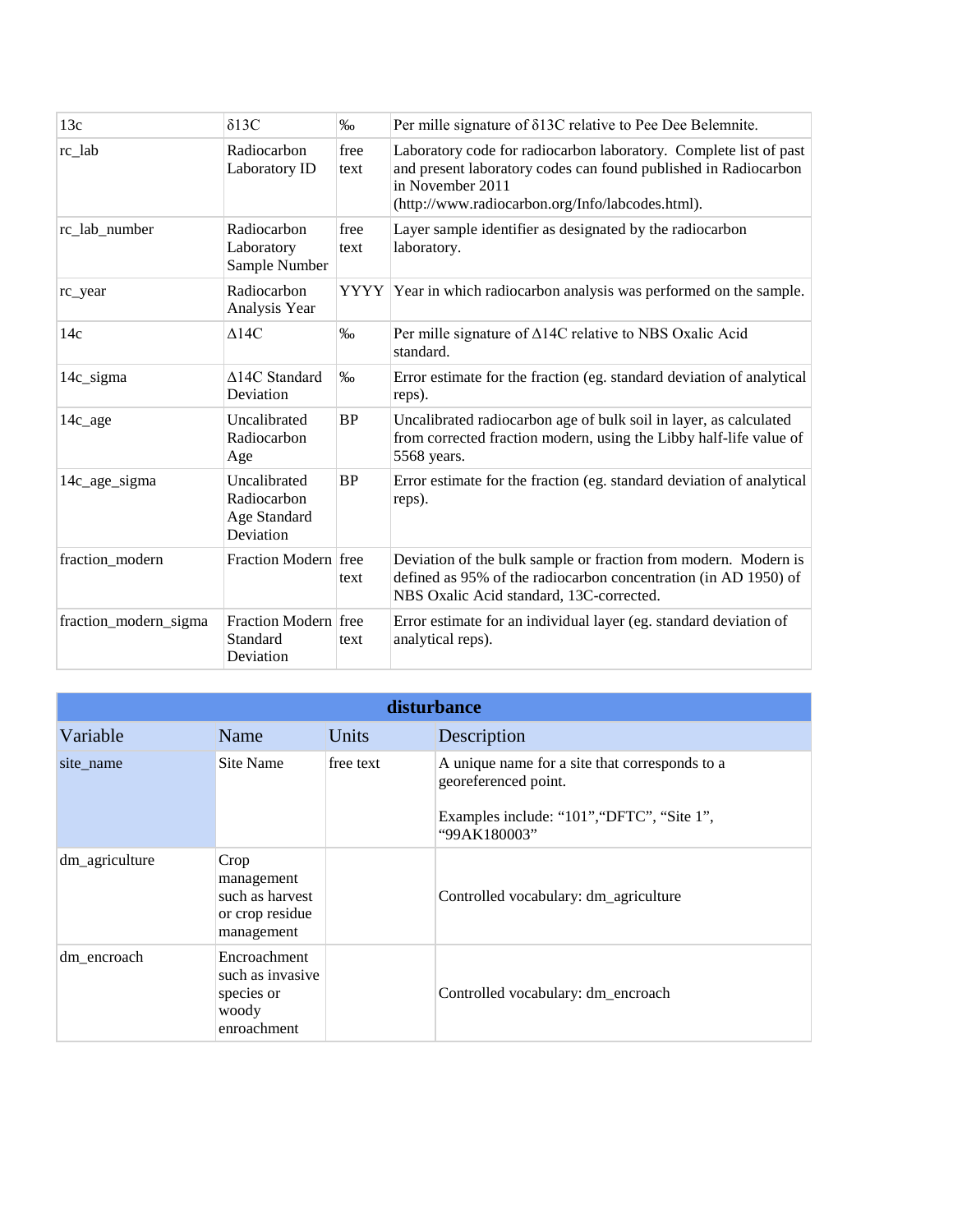| dm_ext_weather | Extreme<br>weather such as<br>hurricane, frost,<br>or drought                                               | Controlled vocabulary: dm_ext_weather |
|----------------|-------------------------------------------------------------------------------------------------------------|---------------------------------------|
| dm_fert_m      | Mineral<br>fertilization<br>including liming                                                                | Controlled vocabulary: dm_fert_m      |
| dm_fert_o      | Organic<br>fertilization                                                                                    | Controlled vocabulary: dm_fert_o      |
| dm_fire        | Fires including<br>underburn                                                                                | Controlled vocabulary: dm_fire        |
| dm_forestry    | Forestry<br>management<br>such as<br>clearcutting or<br>thinning                                            | Controlled vocabulary: dm_forestry    |
| dm_graze       | Grazing                                                                                                     | Controlled vocabulary: dm_graze       |
| dm_ins_path    | Substantial<br>insect, pathogen<br>attack, or<br>disease event                                              | Controlled vocabulary: dm_ins_path    |
| dm_pesticide   | Application of<br>pesticide,<br>insecticide, or<br>fungicide                                                | Controlled vocabulary: dm_pesticide   |
| dm_planting    | Planting of live<br>plants or seeds                                                                         | Controlled vocabulary: dm_planting    |
| dm_till        | Tillage or site<br>preparation<br>including<br>scarification and<br>plowing                                 | Controlled vocabulary: dm_till        |
| dm_water       | Water<br>management<br>such as<br>irrigation,<br>flooding or<br>drainage                                    | Controlled vocabulary: dm_water       |
| dm_general     | General<br>disturbance or<br>management<br>event not<br>covered by<br>other<br>disturbance or<br>management | Controlled vocabulary: dm_general     |